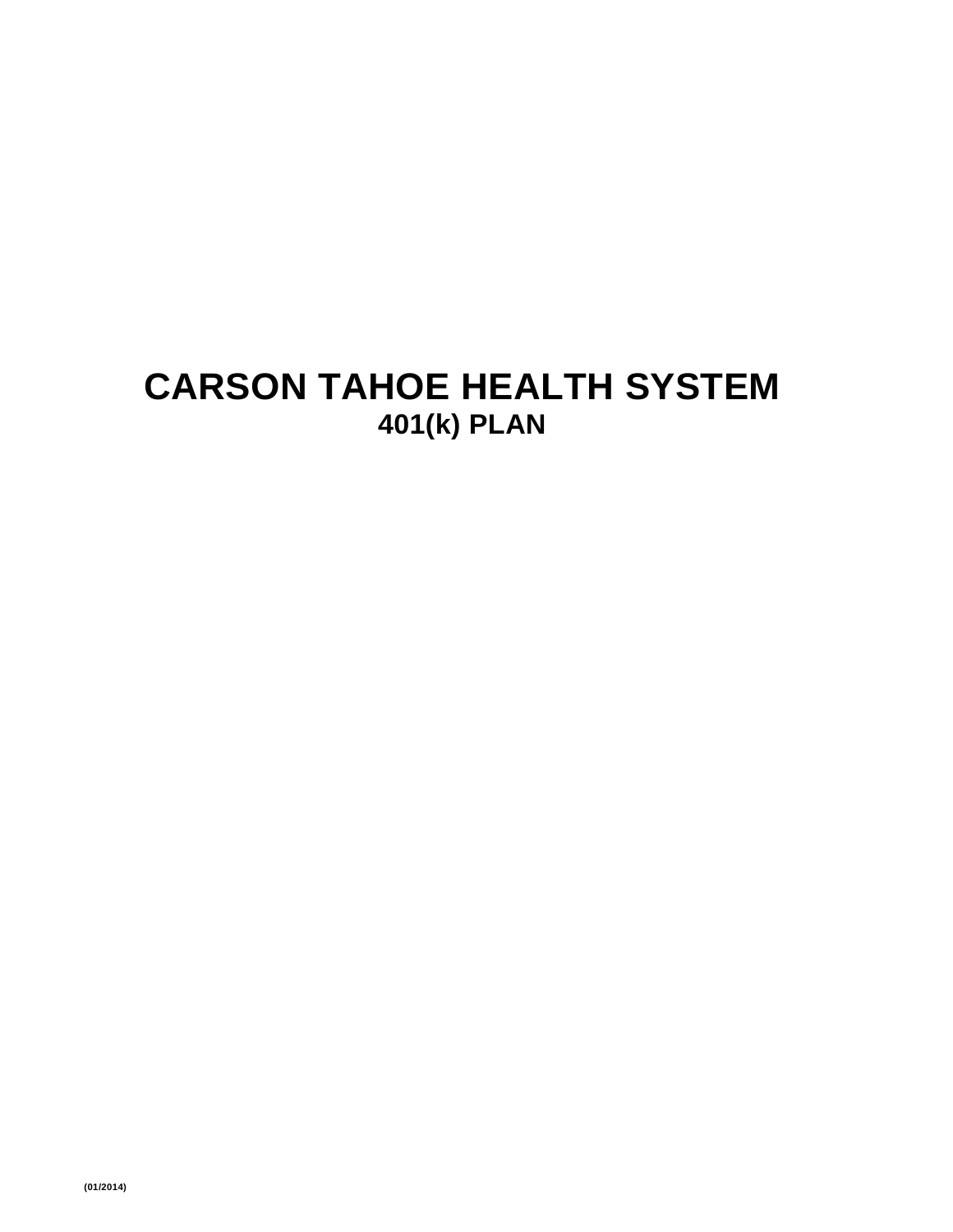# **PLAN HIGHLIGHTS**

4-58927 (CL2012)

Plan Highlights briefly describes the plan. The rest of this booklet explains in greater detail how the plan works.

We started the plan on March 1, 2002.

The plan:

- Lets you defer a percentage of your pay by making 401(k) elective deferral contributions under the plan.
- Matches a percentage of your 401(k) elective deferral contributions. That's extra money for you.
- Provides that your account resulting from any money you contribute and our contributions for you always belongs to you.
- Gives you tax deferral on any earnings until you receive them as benefits.
- Offers different ways to receive your benefits. You choose the right way for you.

If you are already making 401(k) elective deferral contributions, you are on your way to a more secure future. If you aren't making 401(k) elective deferral contributions, there's still time to start.

# **About This Booklet**

This booklet is the summary plan description. It explains how the plan currently works, when you qualify for benefits, and other information.

If any part of this summary plan description (booklet) conflicts with the terms of the plan, the terms of the plan will be followed. The plan is much more detailed.

The terms "your account" and "your vested account" refer to the account that has been set up for you under the plan. This account includes the amounts contributed to the plan on your behalf and any investment gains and losses. Use of these terms does not give you any rights to the account or any assets of the plan other than those described in this booklet.

The terms "in writing" and "written" generally refer to paper documents. These terms may also refer to an electronic means of sending or receiving information that is acceptable to the plan administrator and is allowable by law.

Ask the plan administrator if you have questions. Part 7 of this booklet lists the plan administrator's name and address.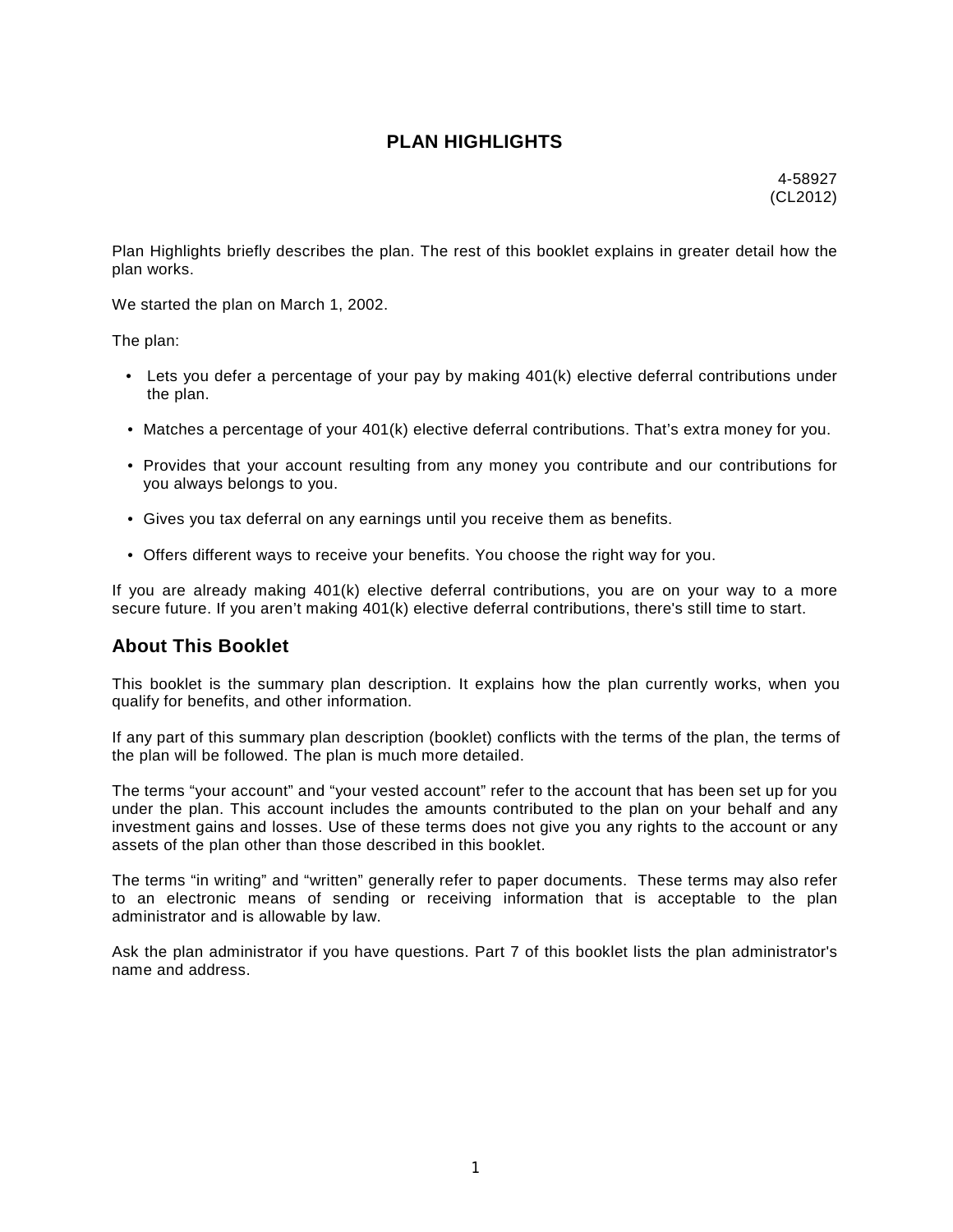# **TABLE OF CONTENTS**

| • When You Join<br>• Signing Up<br>• Changes in Your Participation                                                                        |
|-------------------------------------------------------------------------------------------------------------------------------------------|
|                                                                                                                                           |
| • 401(k) Elective Deferral Contributions<br>• Matching Contributions<br>• Makeup Contributions<br>• Helpful Terms<br>• Limits             |
|                                                                                                                                           |
| • Your Account<br>• Investing Your Account<br>• Vesting in Your Account<br>• You Can Borrow From Your Account                             |
|                                                                                                                                           |
| • At Retirement<br>• Required Beginning Date<br>• Withdrawals From Your Account<br>• At Termination<br>• At Death<br>• Tax Considerations |
|                                                                                                                                           |
| • At Termination or Retirement<br>• Death Benefits Before Benefits Begin<br>• Forms to Choose                                             |

• A Spouse's Rights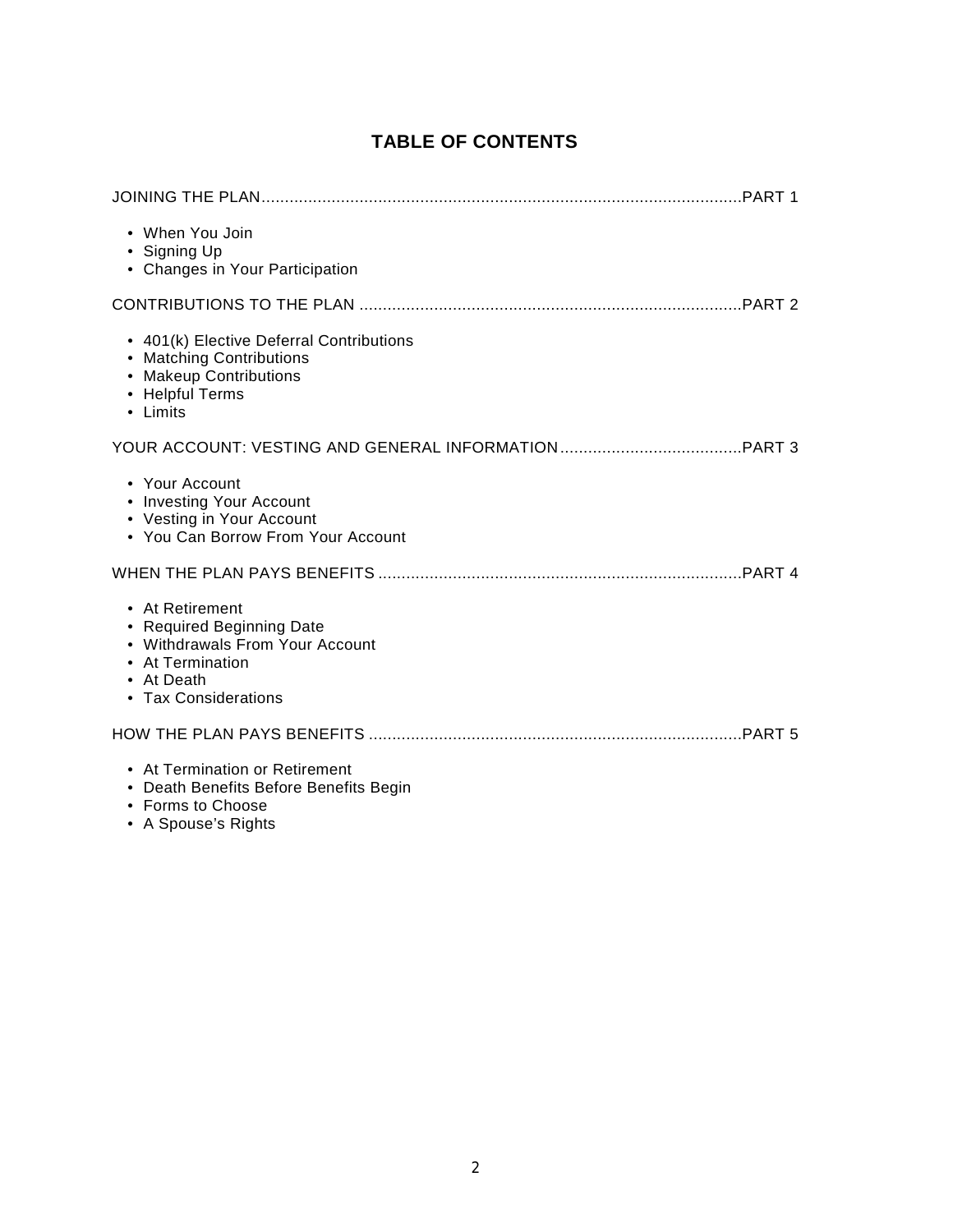- Your Rights
- Qualified Domestic Relations Order (QDRO)
- The Plan Administrator
- Processing Distributions and Other Transactions
- Direct Rollovers
- Rollovers From Other Plans
- Top-heavy Plans
- Assigning Your Benefits
- Your Social Security Benefits
- Claiming Benefits Under the Plan
- Plan Expenses
- Changing or Stopping the Plan
- The Plan and the Pension Benefit Guaranty Corporation (PBGC)
- Military Service

|--|--|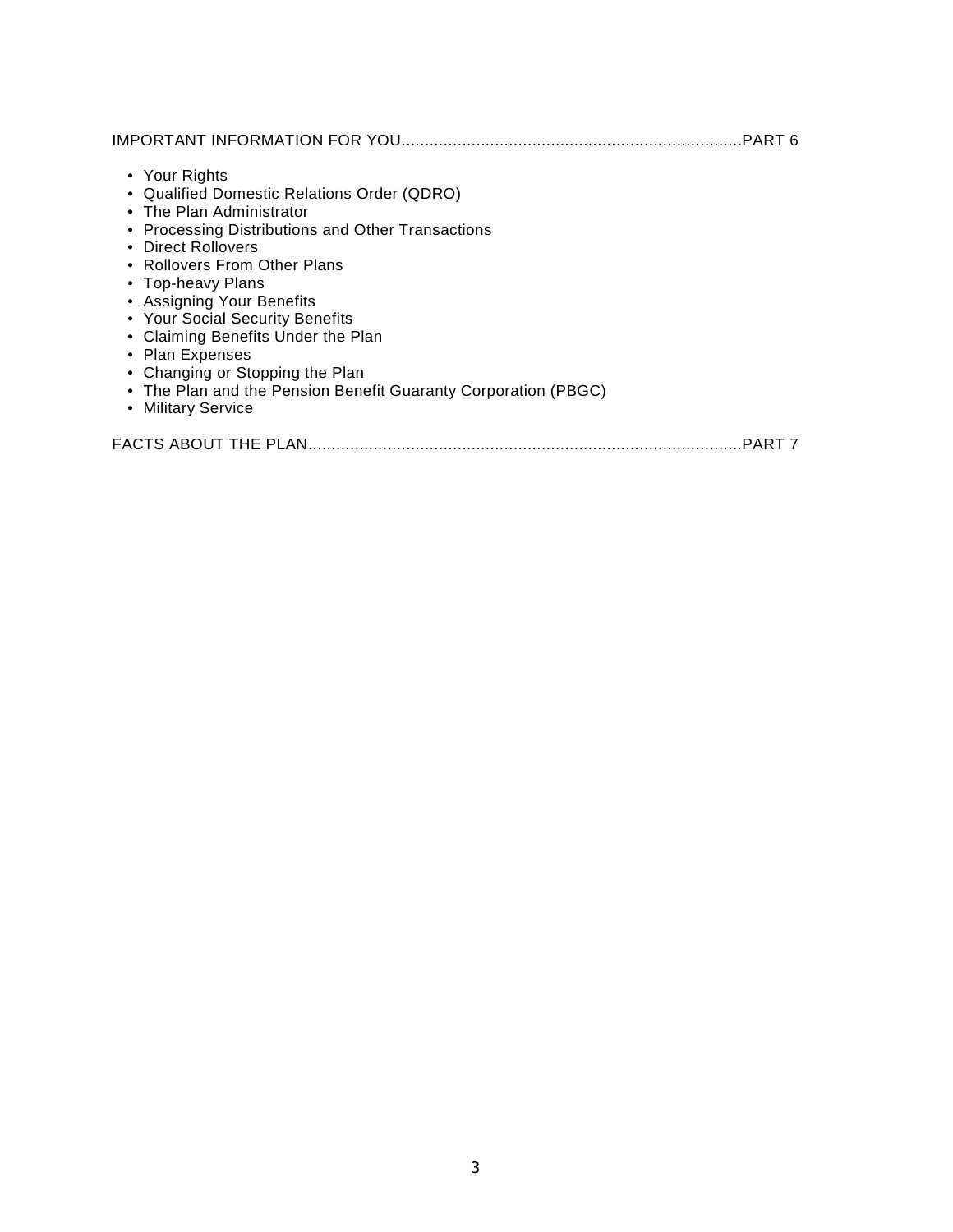# **When You Join**

You join the plan as an active participant on the first day of the month on or after you meet these requirements:

- You are an eligible employee.
- You have worked (in a full or part time status) at least 3 months, or, if you do not meet such requirement, you have worked at least 1,000 hours in a specified 12-month period. The first 12 month period begins on your date of hire.
- You are age 18 or older.

This date is your entry date.

You are an **eligible employee** unless you are any of the following:

- A casual or per diem status employee
- A leased employee
- A self-employed individual

If you are an acquired employee, you may be excluded from the plan for a period of time, as determined by us and in accordance with requirements of the Internal Revenue Code. You are an acquired employee if we purchased the assets of a company (or any similar transaction), and you worked for that company before the purchase and were hired by us at the time we purchased such assets. This exclusion will only apply during the transition period (the period beginning on the date of the transaction and ending on the last day of the next plan year following the date of the transaction) or an earlier date as required by law or as elected by us.

# **Signing Up**

To make 401(k) elective deferral contributions, you enroll online at [www.principal.com](http://www.principal.com). Once you are logged in, you will see a welcome screen with directions on how to enroll in this plan online. Part 2 tells you more about these contributions.

You need to name the person who will receive any death benefit if you die before retirement. If you name someone other than your spouse, your spouse must agree in writing to your selection.

You need to tell us how you wish to use the investment options available for your account (see Part 3).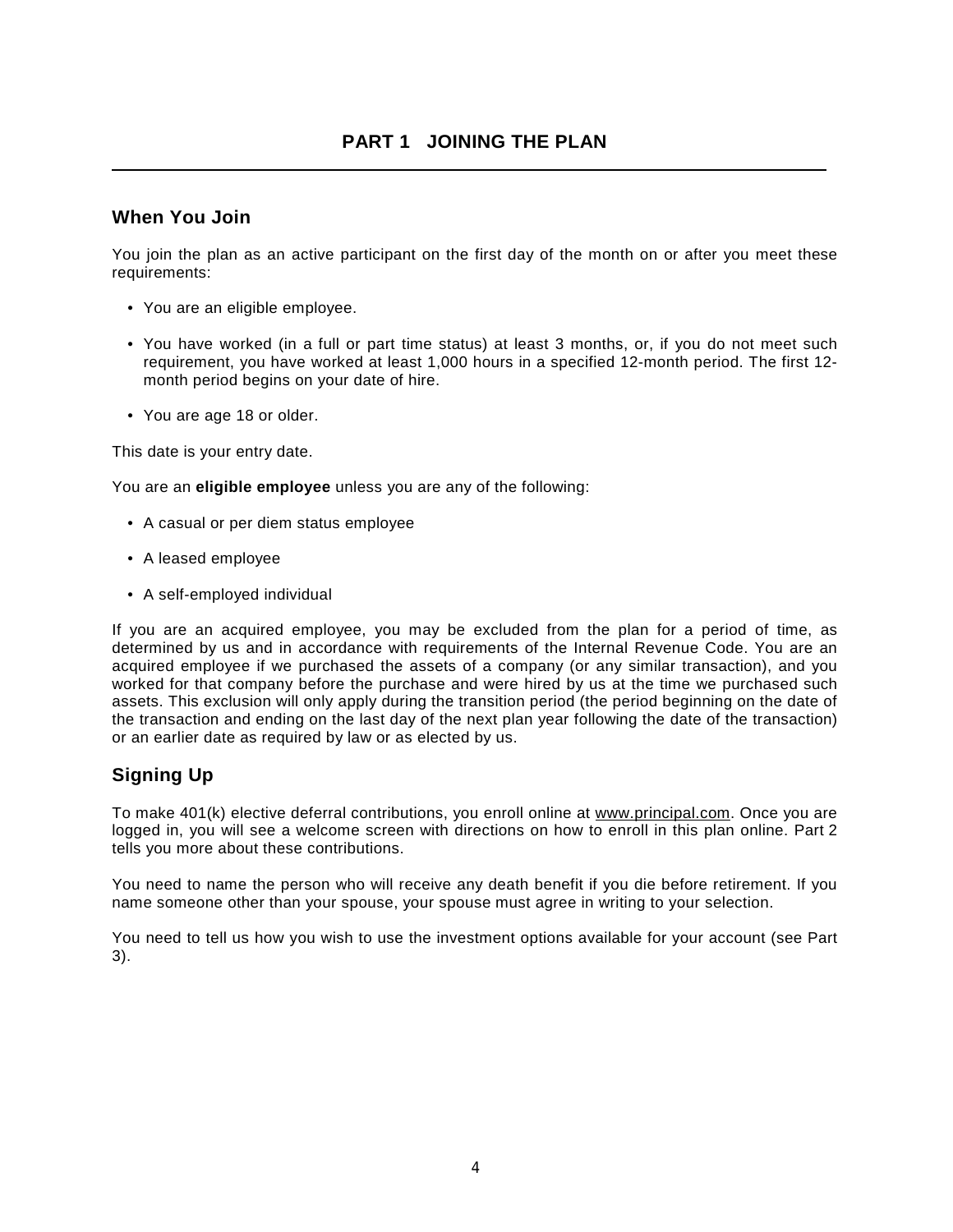# **Changes in Your Participation**

You become an inactive participant on the date you are no longer an eligible employee.

You stop being a participant on the date you are not an eligible employee and your account is zero.

You rejoin the plan as an active participant when you work another hour for us as an eligible employee.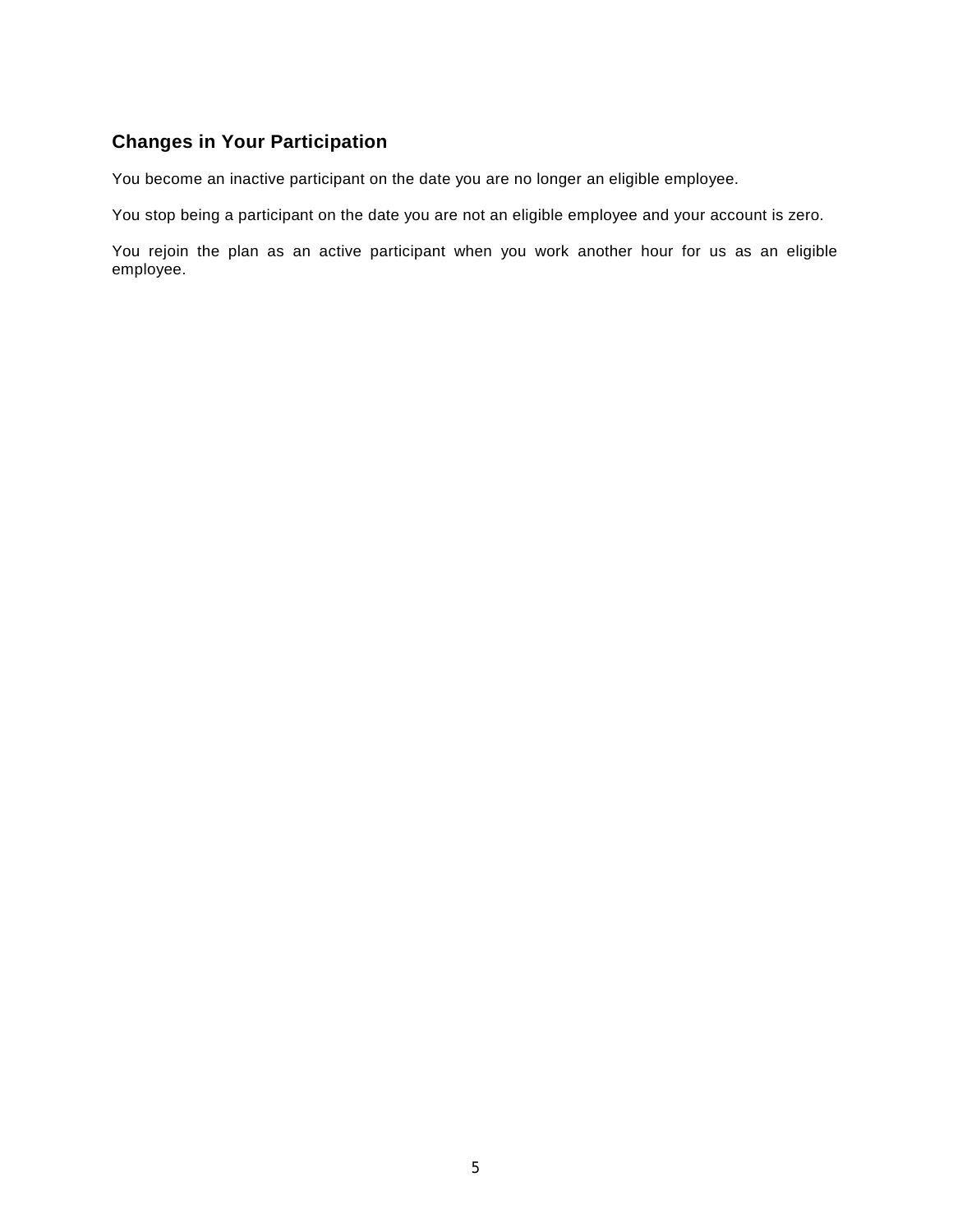# **PART 2 CONTRIBUTIONS TO THE PLAN**

Plan contributions create an account for you. That account holds your money. Contributions share in investment earnings or losses. You don't pay taxes on any earnings until later—when you receive that money.

# **401(k) Elective Deferral Contributions**

When you sign up (see Part 1), you tell us how much of your pay you want to defer.

Your 401(k) elective deferral contributions will begin or change as soon as administratively feasible following your entry date or any following date. Your agreement to stop your deferrals may be made on any date and will be effective as soon as administratively feasible following that date.

Your 401(k) elective deferral contributions are pre-tax elective deferral contributions. These contributions reduce your total taxable income which reduces your current taxes. These contributions and any earnings will be taxed later when received as a benefit.

Your 401(k) elective deferral contributions:

- **Give** you an additional return on your dollars through our matching contributions.
- **Build** income for your retirement years.
- **Reduce** your income taxes, letting you save for the future with dollars you would otherwise pay in current taxes.
- **May provide** investment earnings that aren't taxed until you get your benefits.

You may make catch-up contributions in a taxable year if you will be at least age 50 by the end of that year. Catch-up contributions are 401(k) elective deferral contributions in excess of any limit on such contributions under the plan. For 2014, the maximum catch-up contribution is \$5,500. For years after 2014 the maximum is subject to change each year for cost of living changes.

Social Security tax is based on your income before you defer. That means your Social Security benefits stay the same no matter how much you defer.

Federal law limits the amount you can defer under all plans. You can find information about the limits at the end of Part 2.

# **Matching Contributions**

Our matching contributions give you an additional return on the amount you defer. We will make a matching contribution equal to 100% of your 401(k) elective deferral contributions which are not over 4% of your pay, plus 50% of your 401(k) elective deferral contributions which are over 4% of your pay, but are not over 6% of your pay.

Matching contributions are calculated based on your pay and 401(k) elective deferrals for the payroll period. Matching contributions are made for all persons who were active participants at any time during that payroll period.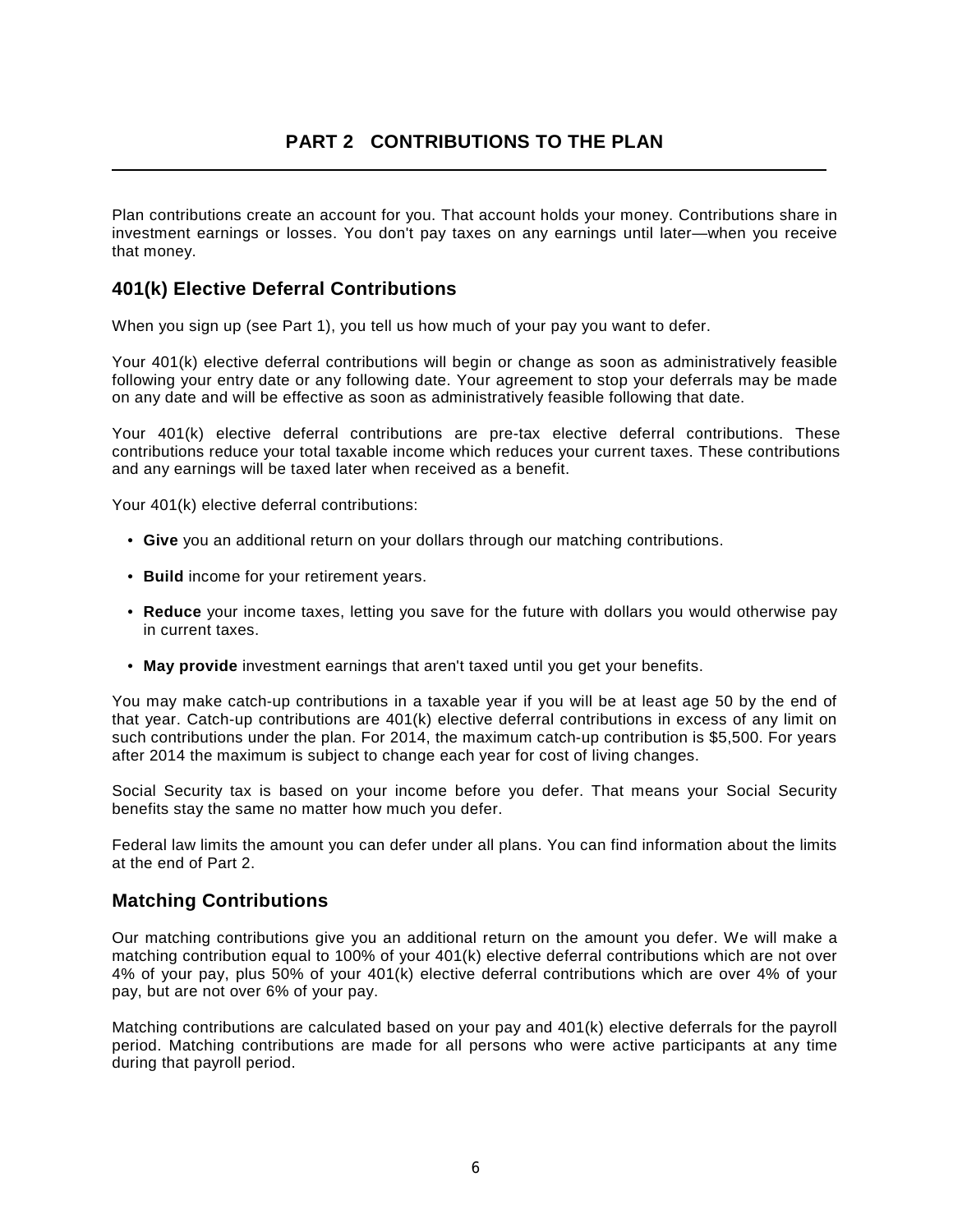# **Makeup Contributions**

You can make up missed 401(k) elective deferral contributions when you return to work for us after a period of qualified military service as required by law. If you make up such 401(k) elective deferral contributions, we will make any matching contributions that apply.

# **Helpful Terms**

**Pay** means your total pay including your elective contributions to any of our plans.

Elective contributions are salary reduction amounts contributed by an employer at an employee's election to a 401(k) plan, simplified employee pension, cafeteria plan, qualified transportation fringe benefit plan, or tax sheltered annuity. Elective contributions also include amounts deferred under a 457 plan or employee contributions "picked up" by a governmental employer and treated as employer contributions.

Pay includes differential wage payments (amounts we pay to you while you are on military duty that are in addition to your military pay).

#### **Limits**

#### 401(k) Elective Deferral Limits

The law limits the amount you may defer in any tax year. For 2014, the limit under all plans of our type is \$17,500. For years after 2014, the limit is subject to change each year for cost of living changes. If you are also a participant in a plan of an unrelated employer, this limit applies to the amount you defer under both plans. The combined limit for unrelated plans is increased if you will be at least age 50 by the end of the year. For 2014, the increase will be \$5,500 for a combined limit of \$23,000. For years after 2014, the increase is subject to change each year for cost of living changes. If you are over the limit, you should request one or both plans to pay any excess to you. Only amounts over the limit may be paid to you, but you may choose whether it is paid from one or both plans. If you don't have the excess paid to you, it is taxable to you, but stays in the plans to be taxed again later when you receive it. Under our plan, you must tell the plan administrator by March 1 of the following year if you want any excess paid to you. If excess 401(k) elective deferral contributions are paid to you, any matching contributions made because of those 401(k) elective deferral contributions will be forfeited.

#### Pay Limits

The law limits the amount of pay that may be used to determine contributions each year. The 2014 limit is \$260,000. This limit is subject to change each year for cost of living changes. You may defer on pay over this limit provided your 401(k) elective deferral contributions otherwise satisfy any applicable limit.

#### 415 Limits

The law also limits the amount of contributions that can be made for or by you to the plan in a year to the lesser of 100% of pay or a dollar amount. This limit applies to all defined contribution plans of ours and any related employers. The dollar amount for years beginning after December 31, 2013 is \$52,000. This amount is subject to change each year for cost of living changes.

Ask the plan administrator if you want to know more about these limits.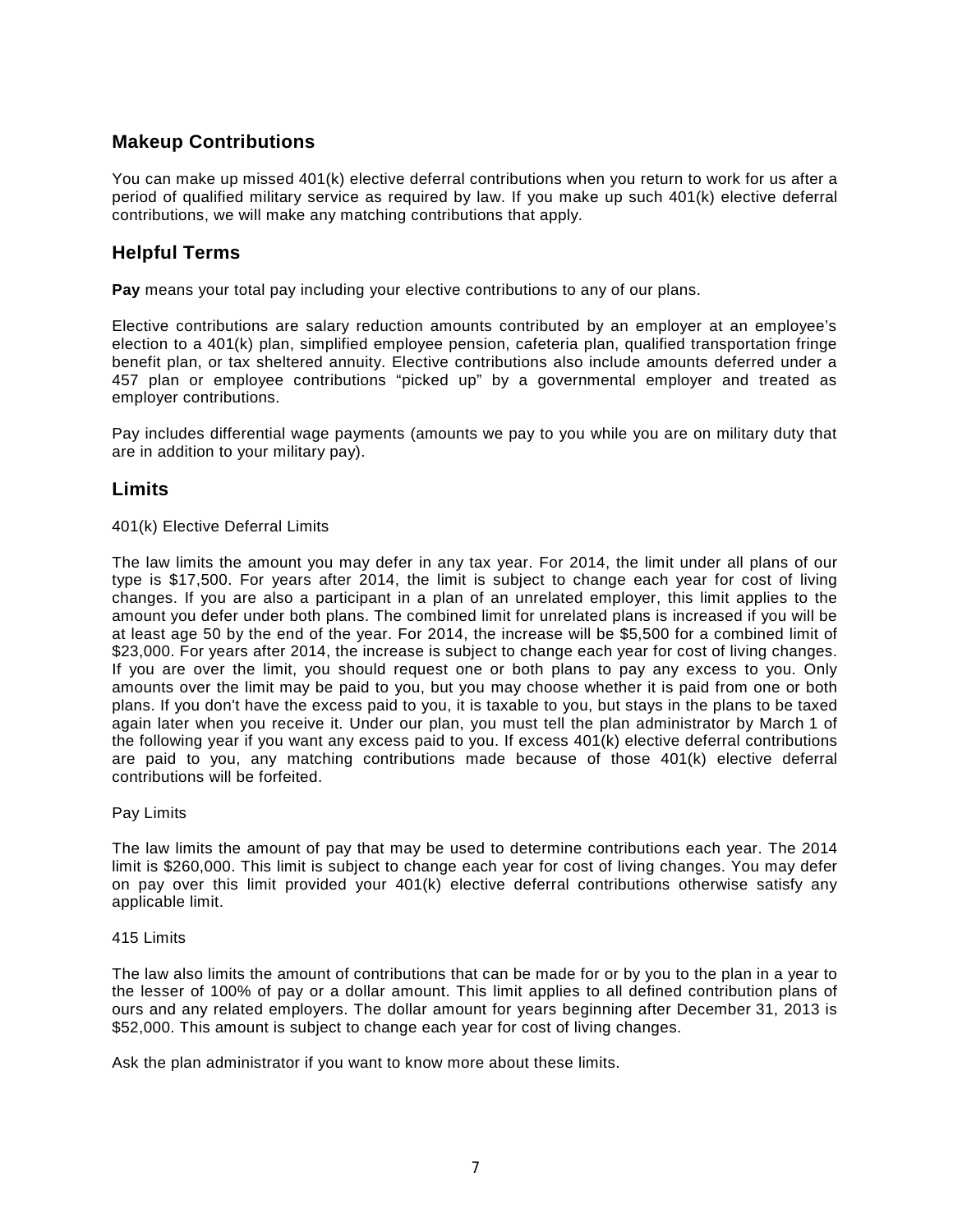# **Your Account**

Your contributions and the contributions we make for you are credited to your account. Your account equals the current value of these contributions.

# **Investing Your Account**

Contributions made to your account are invested to provide benefits under the plan. We decide which investment options are available for your account.

Many investment options have charges and restrictions that apply when you remove money or transfer funds. The dollar amount that can be removed or transferred may be restricted along with the dates on which such transactions can be made. The plan administrator can tell you more about these charges and restrictions and when they will apply.

You decide how to use the investment options for your contributions and the contributions we make for you.

From time to time we may add, remove, or change the investment options available to you. If this happens, you will be notified of the changes and the investment options available to you at that time. You must then tell us how you want your account invested based on the available investment options. If you do not provide us with your choices, or if you do not provide them in the timeframe required, we will invest the applicable portion of your account according to the investment documents related to the plan.

The plan administrator will tell you more about the investment options.

# **Vesting in Your Account**

The part of your account to which you always have a right is called your vested account.

Under this plan, you are always 100% vested in your total account.

# **You Can Borrow From Your Account**

Loans are available under the plan. As rules issued by the Department of Labor emphasize, however, the plan's primary purpose is to provide retirement income for you. These rules help make sure your money is available when you retire.

You must be a party-in-interest who is a participant or beneficiary to receive a loan. The Employee Retirement Income Security Act of 1974 (ERISA) defines a party-in-interest. Most people cease to be a party-in-interest when they stop working for us. Loans are made on a reasonably equal basis under the plan's loan policy. That means the limits and rules in the following paragraphs apply in the same way to all such participants.

The loan will be limited to the amount you may borrow without the loan being treated as a taxable loan to you. Generally, the loan may not be more than 50% of your vested account or \$50,000, reduced by any outstanding loan balance, if any during the one-year period ending on the day before your new loan is made, if less. The minimum loan is \$1,000. You may be granted two loans during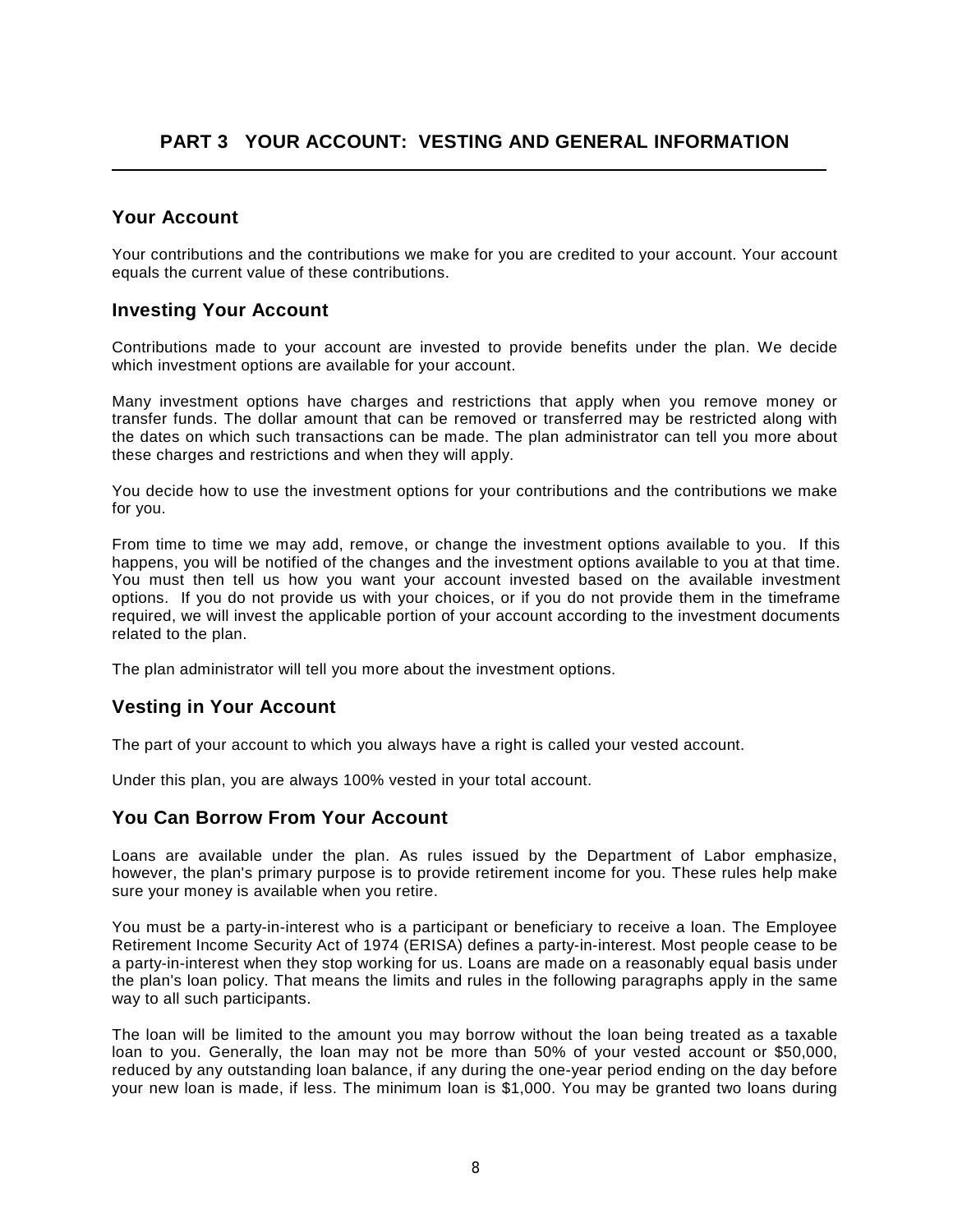any one-year period. Only one loan may be outstanding at a time. Your vested account will provide the security for the loan. You may not use your account as a security for a loan outside the plan.

A charge or restriction might apply for some investment options if you are granted a loan. Talk with the loan administrator (see Part 7) before you request a loan.

The interest rate will be based on the rates available for similar loans from commercial lending institutions. The loan administrator periodically examines the rates such lenders are using. Once a loan is granted, the interest rate on that loan will not change.

When you are granted a loan, you will need to sign a "promissory note." A promissory note is your written promise to repay the loan. The note will contain information about your loan such as the amount loaned to you, the interest charged, and any processing fees or late charges. You must assign the security for the loan to the plan when the loan is granted.

As you repay the loan, the principal and interest are credited to your account. A loan to a participant does not affect the account of any other participant.

Payment due dates and the length of the repayment period will be set out in the promissory note. Payments will be due at least quarterly. The repayment period won't be longer than five years unless the loan is used to buy a principal residence for yourself. The repayment period for a loan used to buy a principal residence won't be longer than 20 years or the repayment period currently in effect for a commercial home loan. Payroll deduction will be used to repay the loan if available. You may repay the loan before it is due. A processing fee may be charged as set out in the promissory note for payments which are not made by payroll deduction.

If any amount remains unpaid for more than 90 days after due the loan will be in default. Upon default the entire principal balance and interest will become immediately due and payable. The amount of the outstanding loan will be treated as a distribution and will be taxable to you. To recover the amount due, the plan may use any part of your vested account available for distribution to you.

Processing fees, late charges or extra costs incurred by the plan if you default on a loan will be charged to your account.

However, no default will occur if payments are not made while you are actively serving in the military or for a period up to one year during an approved unpaid leave of absence, other than military leave. The plan administrator has established guidelines for making up these past payments after you return to work following such period of active military service or approved unpaid leave of absence.

Sixty days after you stop working for us and are not a party-in-interest, the balance of any outstanding loan is due.

The balance of any outstanding loan is due 60 days after the plan terminates.

You may request a loan by calling the Principal Financial Group® at 1-800-547-7754 and using the interactive voice response system, logging on to [www.principal.com](http://www.principal.com) (if available), or contacting the loan administrator for instructions.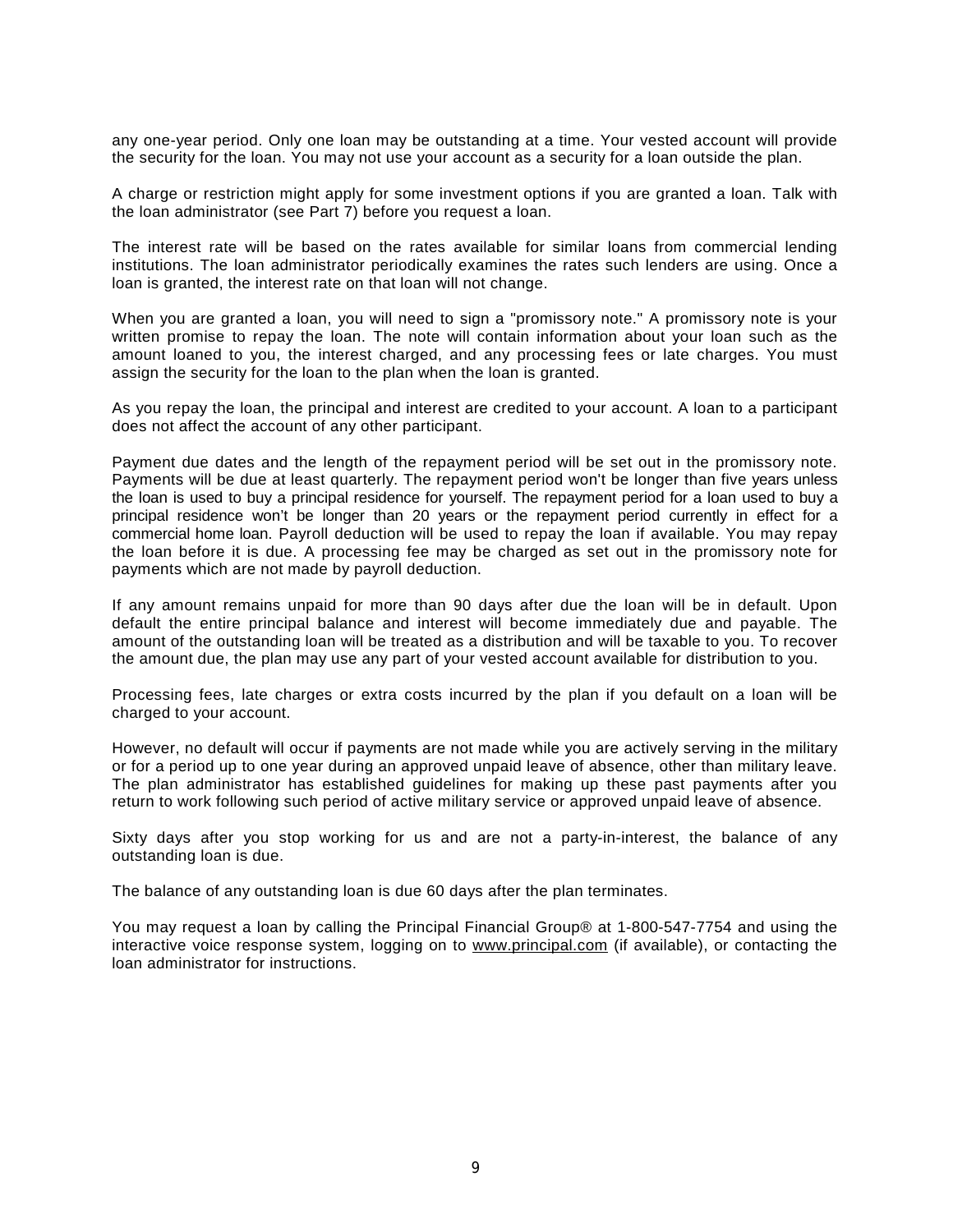# **PART 4 WHEN THE PLAN PAYS BENEFITS**

Your vested account will be used to provide benefits. If you stop working for us and your vested account is \$5,000 or less, your benefits will be paid to you at that time. See Part 5 for how the plan pays benefits.

# **At Retirement**

Benefits will start on or after your normal retirement date if you are not working for us, you have a vested account under the plan, and you have elected the form of benefit to be paid to you. You may choose to have benefits paid on this date even if you are still working for us.

If you continue working for us after your normal retirement date, your benefits will start on your late retirement date, unless you elect otherwise.

**Normal retirement date** means the date you reach age 65.

**Late retirement date** means, if you continue working for us after your normal retirement date, any day on or after the date you stop working. You may choose to have your benefits start on any day after your normal retirement date and before you stop working. If you do, that date becomes your late retirement date.

It's possible to have your benefits begin after your late retirement date. If you think you would like to delay your benefits, talk to the plan administrator before your late retirement date.

# **Required Beginning Date**

Under the law you must begin receiving benefits by your required beginning date. Your required beginning date is the April 1 following the later of the calendar year in which you reach age 70 1/2 or stop working for us. However, if you are a 5% owner, your benefits must begin by the April 1 following the calendar year in which you reach age 70 1/2.

# **Withdrawals From Your Account**

Your request for withdrawal must be in writing on a form provided by the plan administrator. You must complete and return it before the date of withdrawal.

A charge or restriction might apply for some investment options if you make a withdrawal.

You may withdraw all or any part of your vested account resulting from rollover contributions (see Part 6). You may make such a withdrawal at any time.

If you are age 59 1/2 or older, you may withdraw all or any part of your vested account resulting from:

- 401(k) elective deferral contributions
- Matching contributions

You may make such a withdrawal at any time.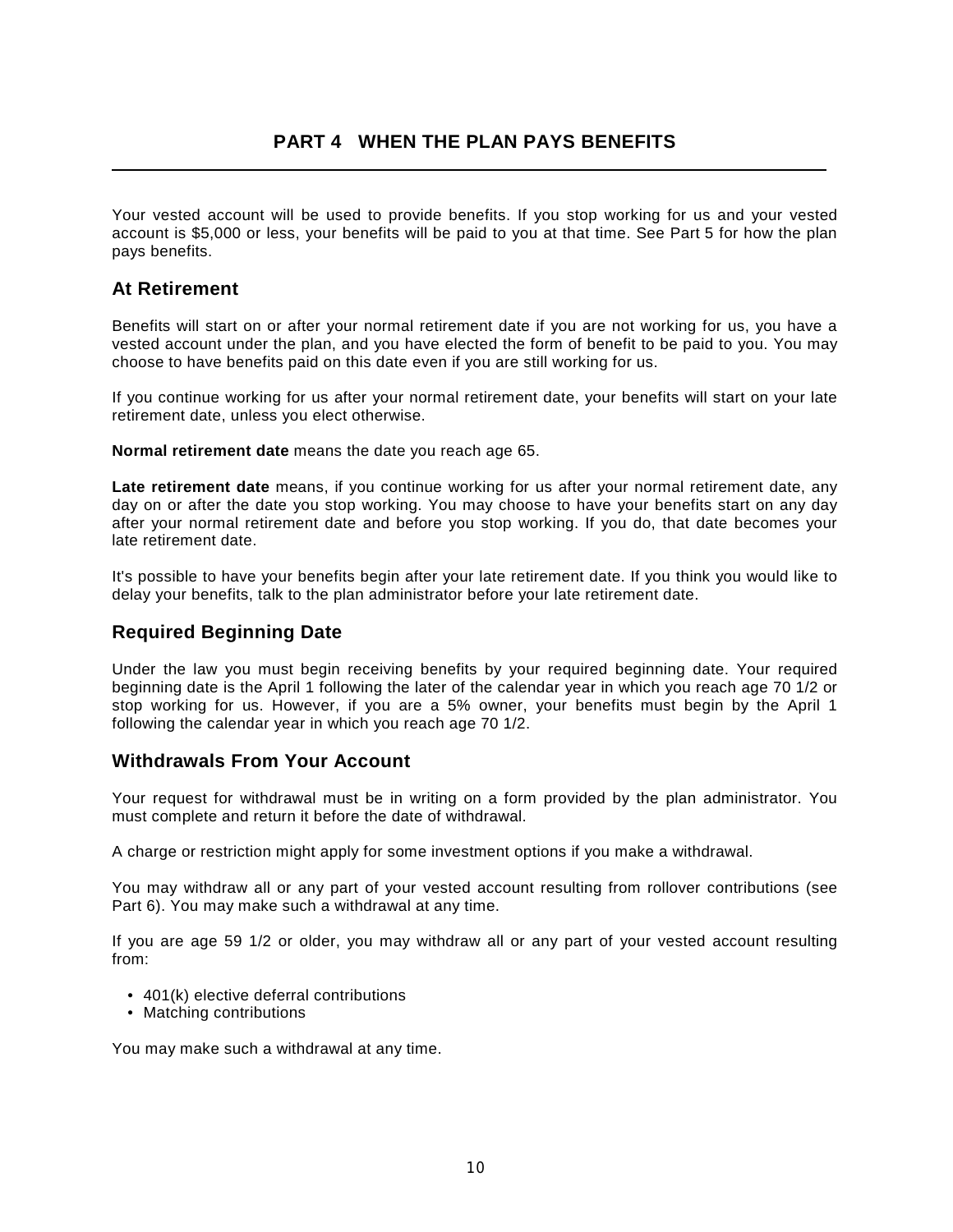If you are a member of a reserve unit of the United States Armed Forces and were called to active duty after September 11, 2001 for a period of time that exceeds 179 days, you may withdraw all or any part of your vested account resulting from 401(k) elective deferral contributions during your period of active duty.

If you have a financial hardship, you may be able to withdraw all or any part of your vested account resulting from 401(k) elective deferral contributions (but none of the income earned on such contributions).

**Financial hardship** means hardship due to immediate and heavy financial need. Federal rules allow hardship withdrawals for these reasons:

- To pay medical expenses that would be tax deductible (without regard to whether the expenses exceed the stated limit on adjusted gross income).
- To purchase your primary home, stop your eviction from your primary home, or stop foreclosure on such home.
- To pay tuition, related educational fees, and room and board expenses, for up to the next 12 months of post-secondary education for you, your spouse, your children, or your dependents (as defined in the plan).
- To pay funeral or burial expenses for your parents, your spouse, your children, or your dependents (as defined in the plan).
- To pay expenses to repair damage to your primary home that would be tax deductible (without regard to whether the expenses exceed 10% of adjusted gross income).

You may have a withdrawal for financial hardship only if you have received all other withdrawals or loans available to you under our plan(s). You may not withdraw more than the amount of your immediate and heavy financial need. The amount of the withdrawal may include the amount of taxes that will result from the withdrawal. After the withdrawal, you may not make 401(k) elective deferrals or other contributions to our plan(s) for six months.

# **At Termination**

If you stop working for us before you are eligible to retire, you may choose to have all or any part of your vested account paid to you at any time.

You may leave your account under the plan if your vested account is more than \$5,000. It will continue to participate in the plan investments and provide benefits when you retire or die.

# **At Death**

If you die before benefits start, your vested account will be paid to your spouse or beneficiary under one or more of the forms available under the plan (see Part 5). If you die after you start receiving benefits, death benefits will be paid according to the form you chose. Not all forms have death benefits.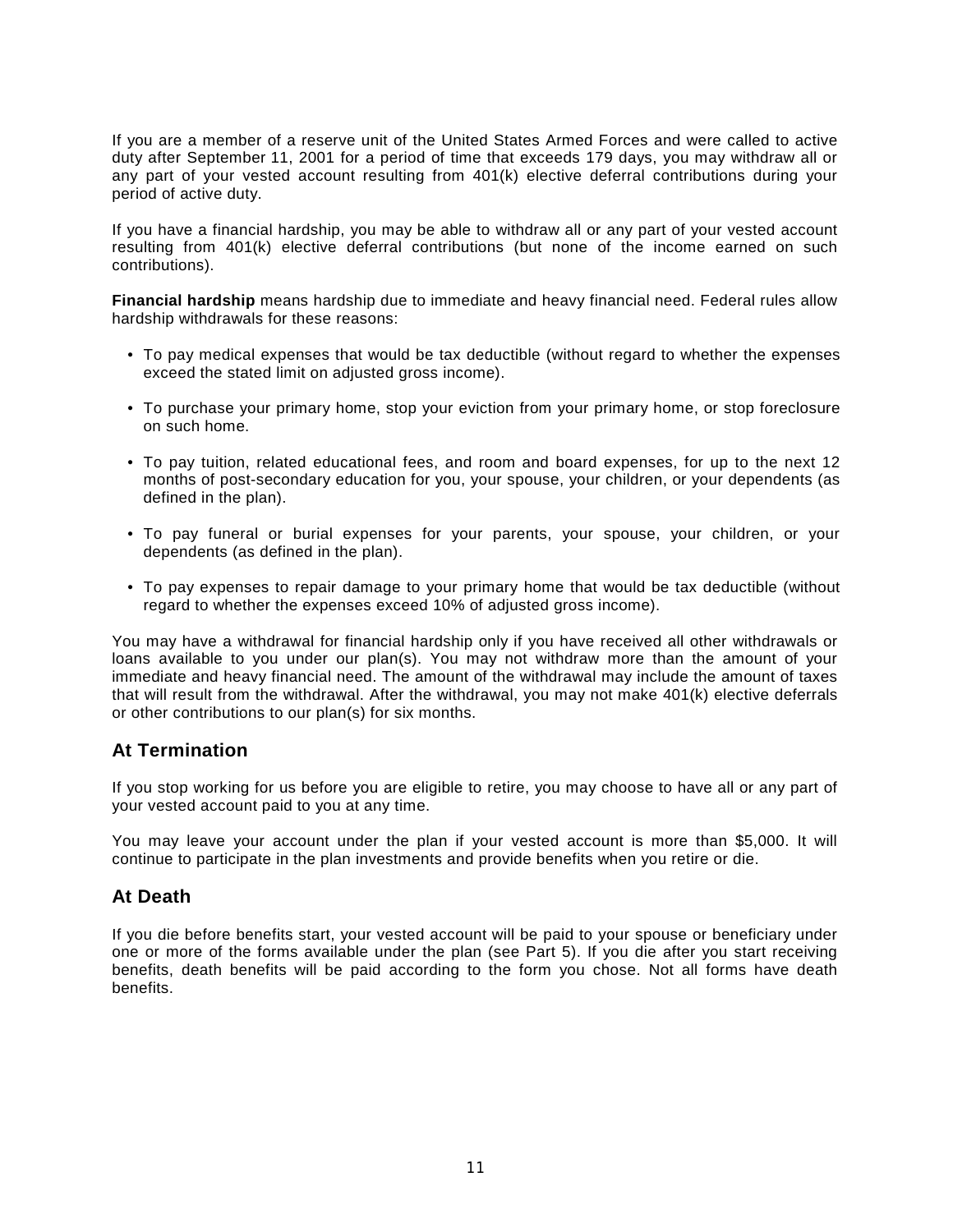# **Tax Considerations**

Benefits you receive are normally subject to income taxes. You may be able to postpone or reduce the taxes that would otherwise be due. In addition, benefits you receive before age 59 1/2 may be subject to a 10% penalty tax.

Each person's tax situation differs. Your tax advisor can help you decide the best way for you to receive benefits.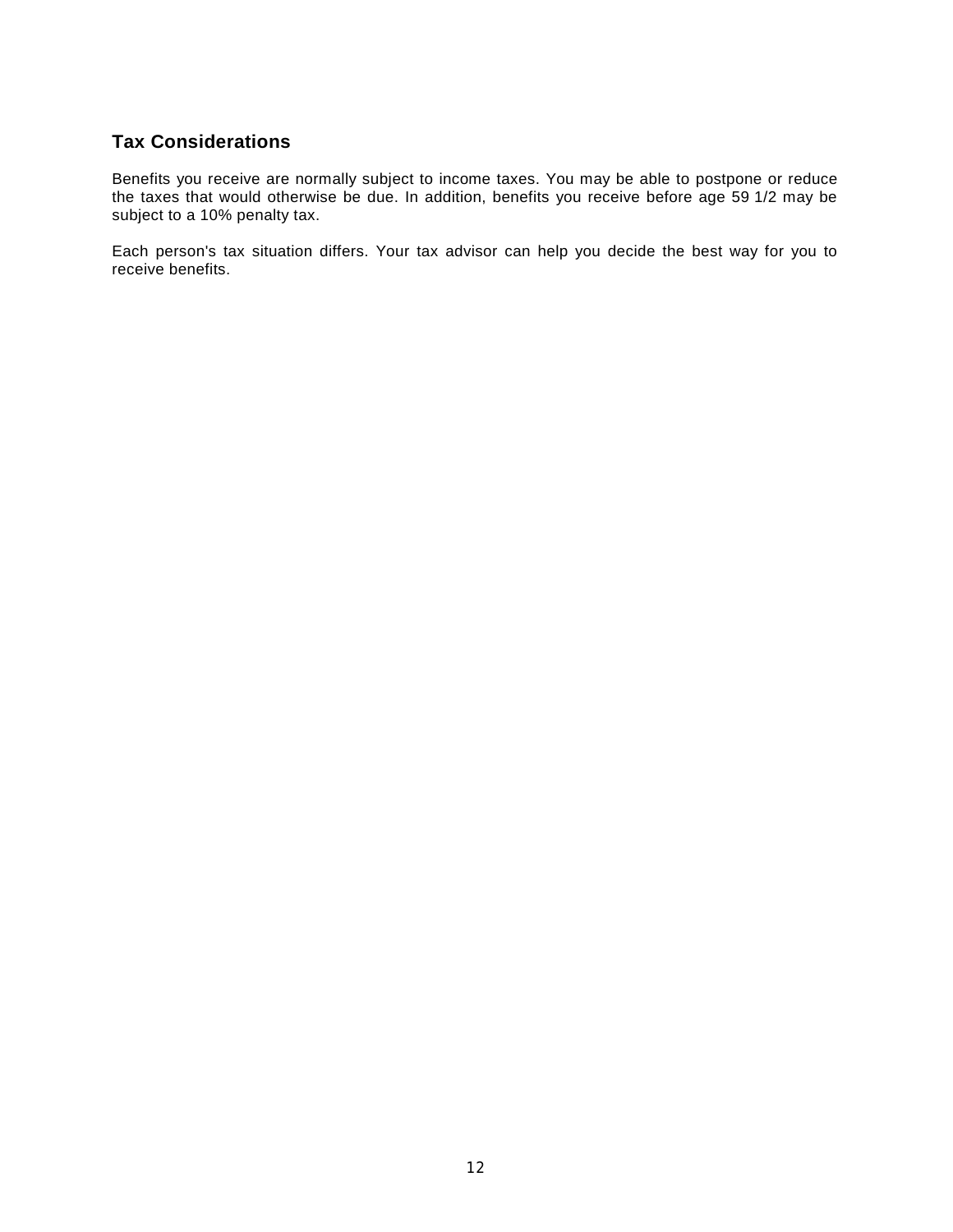# **PART 5 HOW THE PLAN PAYS BENEFITS**

You make an important choice when you decide how to receive your benefit. One thing to consider is your tax situation.

If your vested account is more than \$5,000, you may choose to have your vested account paid under any of the optional forms available under the plan. The plan administrator or your tax advisor can help you make your choice. You may also call Principal Financial Group® at this toll-free number for answers to your benefit questions: 1-800-547-7754.

The amount of the payments will depend on the amount of your vested account and the optional form chosen.

#### **At Termination or Retirement**

If your vested account is \$5,000 or less, your vested account will be paid to you in a single sum. Federal law requires the plan to automatically roll your vested account to an IRA in a direct rollover (see Part 6) if:

- your vested account is more than \$1,000
- you have not reached age 65
- you do not elect to have your vested account paid to you in a single sum or rolled to another retirement plan or an IRA of your choice in a direct rollover

For more information regarding the designated IRA for automatic rollovers see Part 7. For questions regarding the automatic rollover rules, contact the plan administrator or call Principal Financial Group at this toll-free number: 1-800-547-7754.

If your vested account is more than \$5,000, you may choose from the forms of benefit described in Forms to Choose below. You may change or cancel your choice at any time before benefits start.

If you don't choose a form, your vested account will be paid to you in a single sum.

#### **Death Benefits Before Benefits Begin**

You may name a beneficiary at any time. You need your spouse's written consent to choose someone other than your spouse as your beneficiary. If you marry after naming a beneficiary who is not the person you marry, the beneficiary you had named will no longer be your beneficiary unless your current spouse's written consent is obtained. See A Spouse's Rights below. You may change your beneficiary at any time.

If your vested account is \$5,000 or less, your vested account will be paid to your beneficiary in a single sum.

If your vested account is more than \$5,000, you may choose an optional form of death benefit for a beneficiary. If you don't choose, that beneficiary may choose an optional form. Generally, a beneficiary can elect a single sum or any income payment that is available to you at retirement. Any choice of the form of payment by your beneficiary must be made before benefits begin.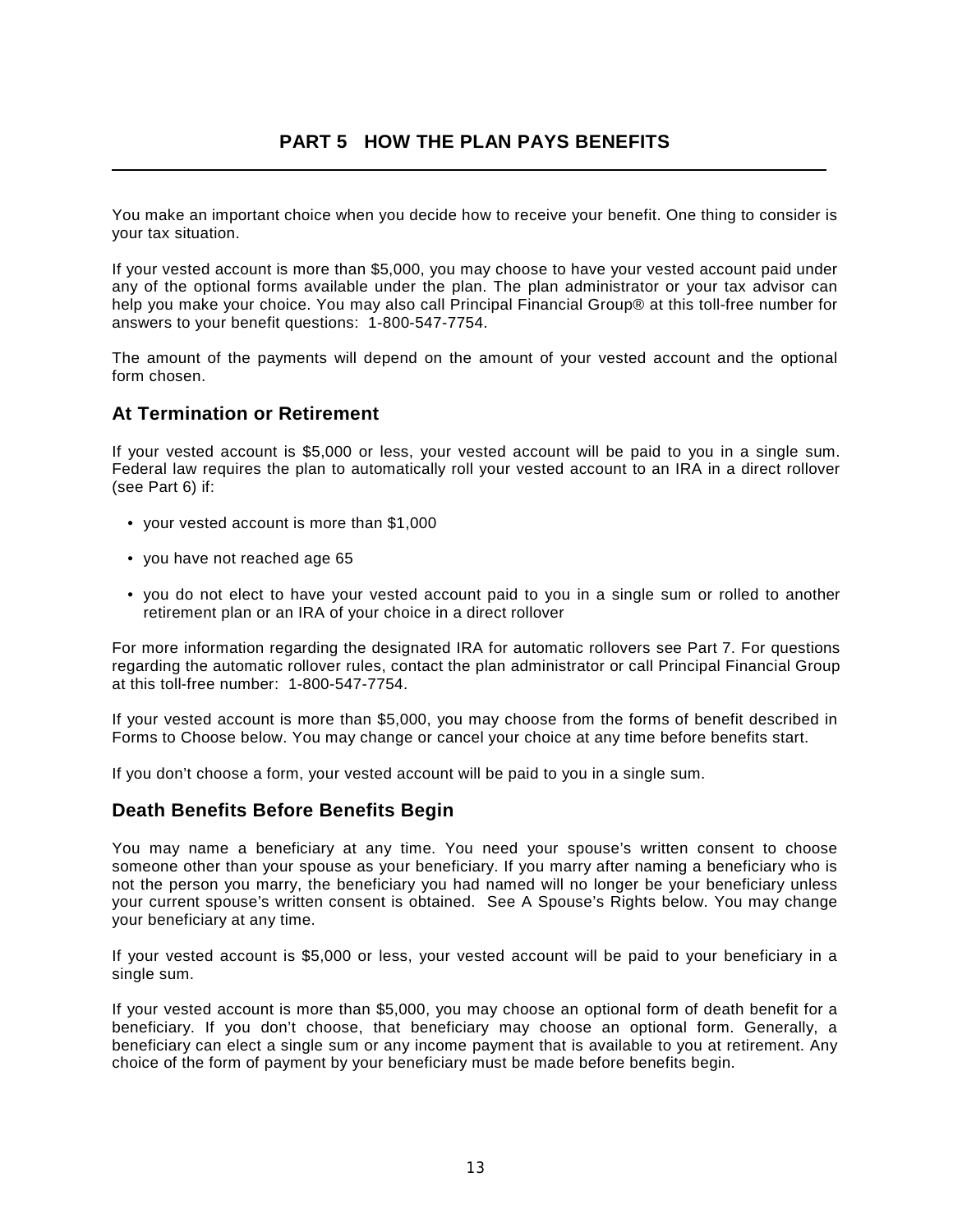If an optional form of death benefit is not chosen, your vested account will be paid to your beneficiary in a single sum.

Because of Federal rules regarding when death benefits must begin and how death benefits can be paid, your beneficiary should contact the plan administrator to determine what options are available and when elections must be made.

# **Forms to Choose**

The plan offers the following optional forms of benefit:

- A single sum payment.
- A series of substantially equal annual payments over a fixed period of whole years. You can choose to receive the payment on an annual, semi-annual, quarterly, or monthly basis. You may also request extra payments. Your payments in the calendar year in which you reach age 70 1/2 and later calendar years will be increased to the extent necessary to satisfy the minimum payment required by law.
- A specified dollar amount each year. You can choose the amount and can choose to receive the payment on an annual, semi-annual, quarterly, or monthly basis. You may also request extra payments. Your payments in the calendar year in which you reach age 70 1/2 and later calendar years will be increased to the extent necessary to satisfy the minimum payment required by law.

A charge or restriction might apply for some investment options if you take all or any part of your account in a single sum. Talk with the plan administrator before making this choice.

# **A Spouse's Rights**

You will need your spouse's written consent to change the beneficiary you name for death benefits that are payable if you die before your benefit payments start.

Your spouse may also consent to let you make future changes without his or her consent. If not, you will need a new consent to make a new choice. You do not need your spouse's consent to cancel a choice.

Your spouse may revoke consent at any time before your death. A spouse's consent is not valid for a former or a future spouse of yours.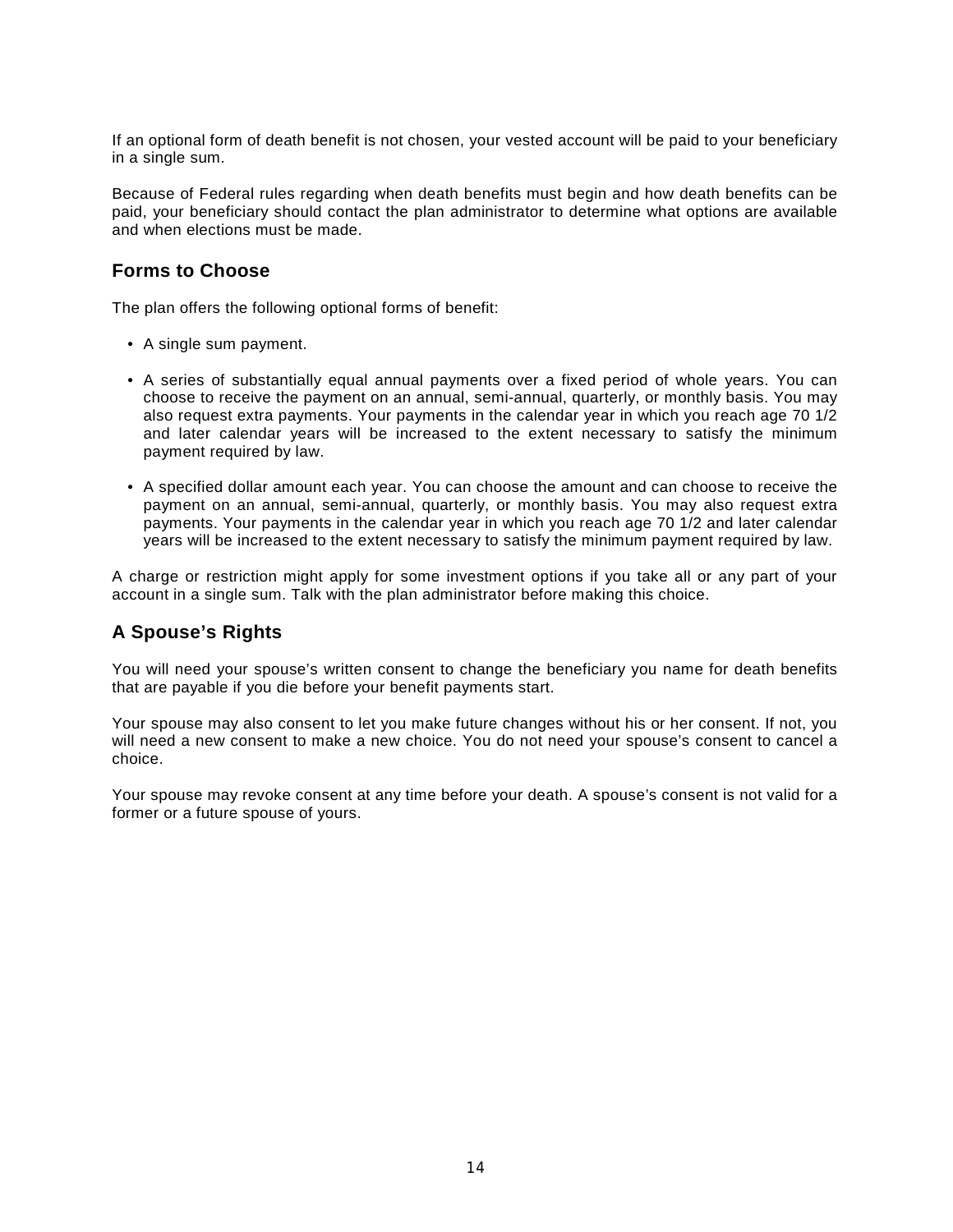# **Your Rights**

As a participant, you are entitled to certain rights and protections under the Employee Retirement Income Security Act of 1974 (ERISA). ERISA provides that all plan participants are entitled to:

• Receive Information About The Plan and Benefits

 Examine, without charge, at the plan administrator's office and at other specified locations, such as worksites and union halls, all documents governing the plan, including insurance contracts and, if applicable, collective bargaining agreements that include provisions to establish, operate, or govern the plan, and a copy of the latest annual report (Form 5500 Series) filed by the plan with the U.S. Department of Labor and available at the Public Disclosure Room of the Employee Benefits Security Administration.

 Obtain, upon written request to the plan administrator, copies of all documents governing the plan, including insurance contracts and, if applicable, collective bargaining agreements that include provisions to establish, operate, or govern the plan, and copies of the latest annual report (Form 5500 Series) and updated summary plan description. The administrator may make a reasonable charge for the copies.

 Receive a summary of the plan's annual financial report. The plan administrator is required by law to furnish each participant with a copy of this summary annual report.

 Obtain a statement of your account values and what part of these values would be yours if you stop working under the plan now. If you do not have a right to these values, the statement will tell you how many more years you have to work to get a right to all or a part of these values. This statement will be provided to you in writing at least once each calendar year quarter. The plan must provide the statement free of charge.

• Prudent Actions by Plan Fiduciaries

 In addition to creating rights for plan participants ERISA imposes duties upon the people who are responsible for the operation of the employee benefit plan. The people who operate the plan, called "fiduciaries" of the plan, have a duty to do so prudently and in the interest of you and other plan participants and beneficiaries. No one, including your employer, your union (if applicable), or any other person, may fire you or otherwise discriminate against you in any way to prevent you from obtaining a pension benefit or exercising your rights under ERISA.

• Enforce Your Rights

 If your claim for a pension benefit is denied or ignored, in whole or in part, you have a right to know why this was done, to obtain copies of documents relating to the decision without charge, and to appeal any denial, all within certain time schedules.

 Under ERISA, there are steps you can take to enforce the above rights. For instance, if you request a copy of plan documents or the latest annual report from the plan and do not receive them within 30 days, you may file suit in a Federal court. In such a case, the court may require the plan administrator to provide the materials and pay you up to \$110 a day until you receive the materials, unless the materials were not sent because of reasons beyond the control of the administrator. If you have a claim for benefits which is denied or ignored, in whole or in part, you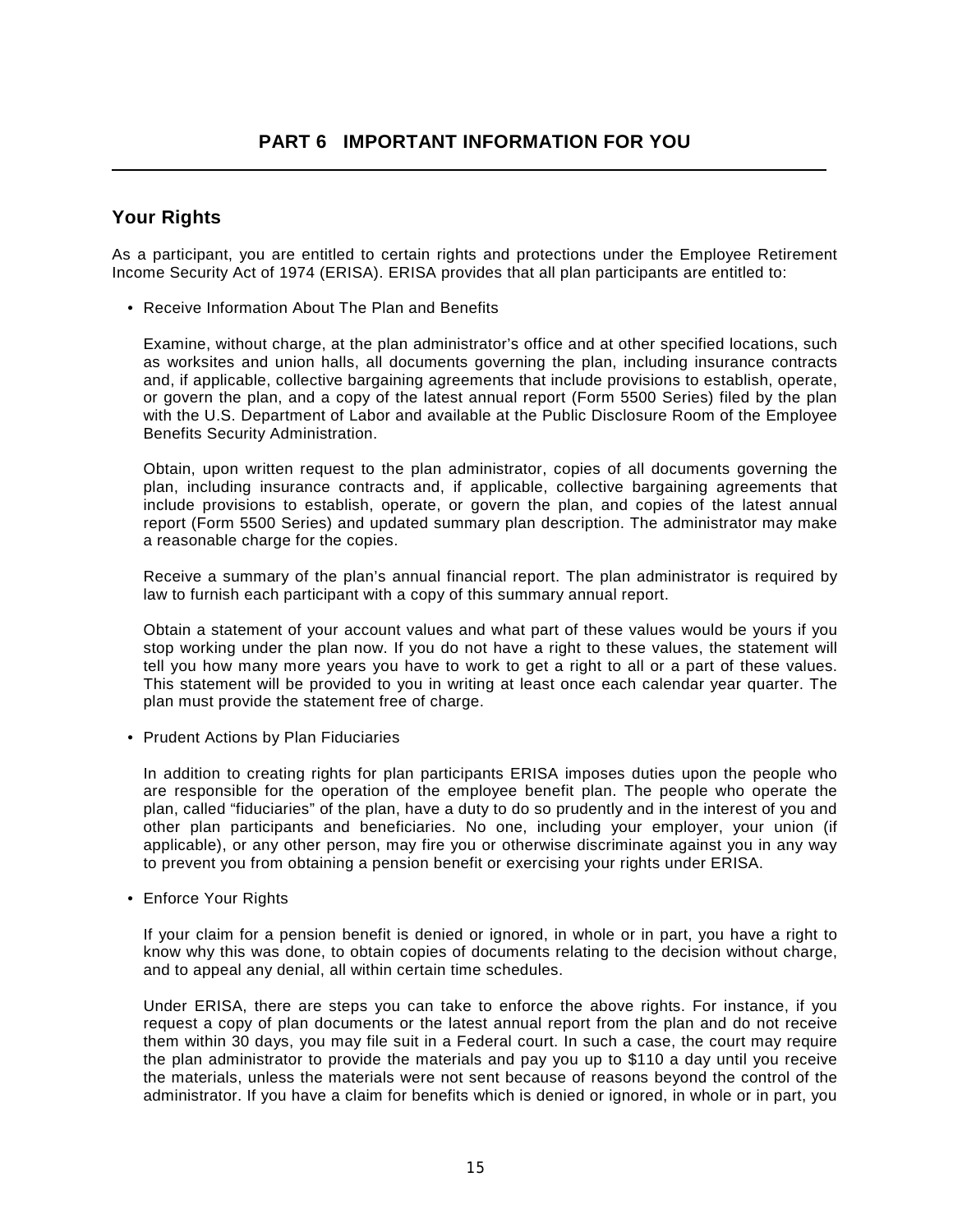may file suit in a state or Federal court. In addition, if you disagree with the plan's decision or lack thereof concerning the qualified status of a domestic relations order, you may file suit in Federal court. If it should happen that plan fiduciaries misuse the plan's money, or if you are discriminated against for asserting your rights, you may seek assistance from the U.S. Department of Labor, or you may file suit in a Federal court. The court will decide who should pay court costs and legal fees. If you are successful the court may order the person you have sued to pay these costs and fees. If you lose, the court may order you to pay these costs and fees, for example, if it finds your claim is frivolous.

• Assistance With Your Questions

 If you have any questions about the plan, you should contact the plan administrator. If you have any questions about this statement or about your rights under ERISA, or if you need assistance in obtaining documents from the plan administrator, contact the nearest office of the Employee Benefits Security Administration, U.S. Department of Labor, listed in your telephone directory or the Division of Technical Assistance and Inquiries, Employee Benefits Security Administration, U.S. Department of Labor, 200 Constitution Avenue N.W., Washington D.C. 20210. You may also obtain certain publications about your rights and responsibilities under ERISA by calling the publications hotline of the Employee Benefits Security Administration.

# **Qualified Domestic Relations Order (QDRO)**

A domestic relations order is a judgment, decree, or order that provides child support, alimony payments, or marital property rights. A domestic relations order may give all or part of your plan benefits to an alternate payee if it is determined to be a qualified domestic relations order (QDRO). An alternate payee is your spouse, former spouse, child or dependent. In order to be a QDRO, the domestic relations order must include certain information and meet certain other requirements.

The plan administrator is required to set up detailed procedures for determining if a domestic relations order is a QDRO. You and the alternate payee may get a copy of these procedures, without charge, from the plan administrator.

# **The Plan Administrator**

The plan administrator has the full power to decide what the plan provisions mean; to answer all questions about the plan, including those about eligibility and benefits; and to supervise the administration of the plan. The plan administrator's decisions are final.

# **Processing Distributions and Other Transactions**

Distributions, investment directions, trades, and similar transactions will be completed as soon as administratively possible once the information needed to complete such transaction has been received from you or whoever is providing the information. The time it takes to complete a transaction is not guaranteed by the plan, plan administrator, trustee, insurer, or us.

We, the plan administrator, or the trustee reserve the right not to value an investment option on any given valuation date for any reason deemed appropriate by us, the plan administrator, or the trustee.

Factors such as failure of systems or computer programs, failure of transmission of data, forces that can't be controlled or anticipated, failure of a service provider to timely receive values or prices, and corrections of errors will be used to determine how soon it is possible to complete a transaction. While it is anticipated that most transactions will be completed in a short period of time, in no event will the time needed to process a transaction be deemed to be less than 14 days. The processing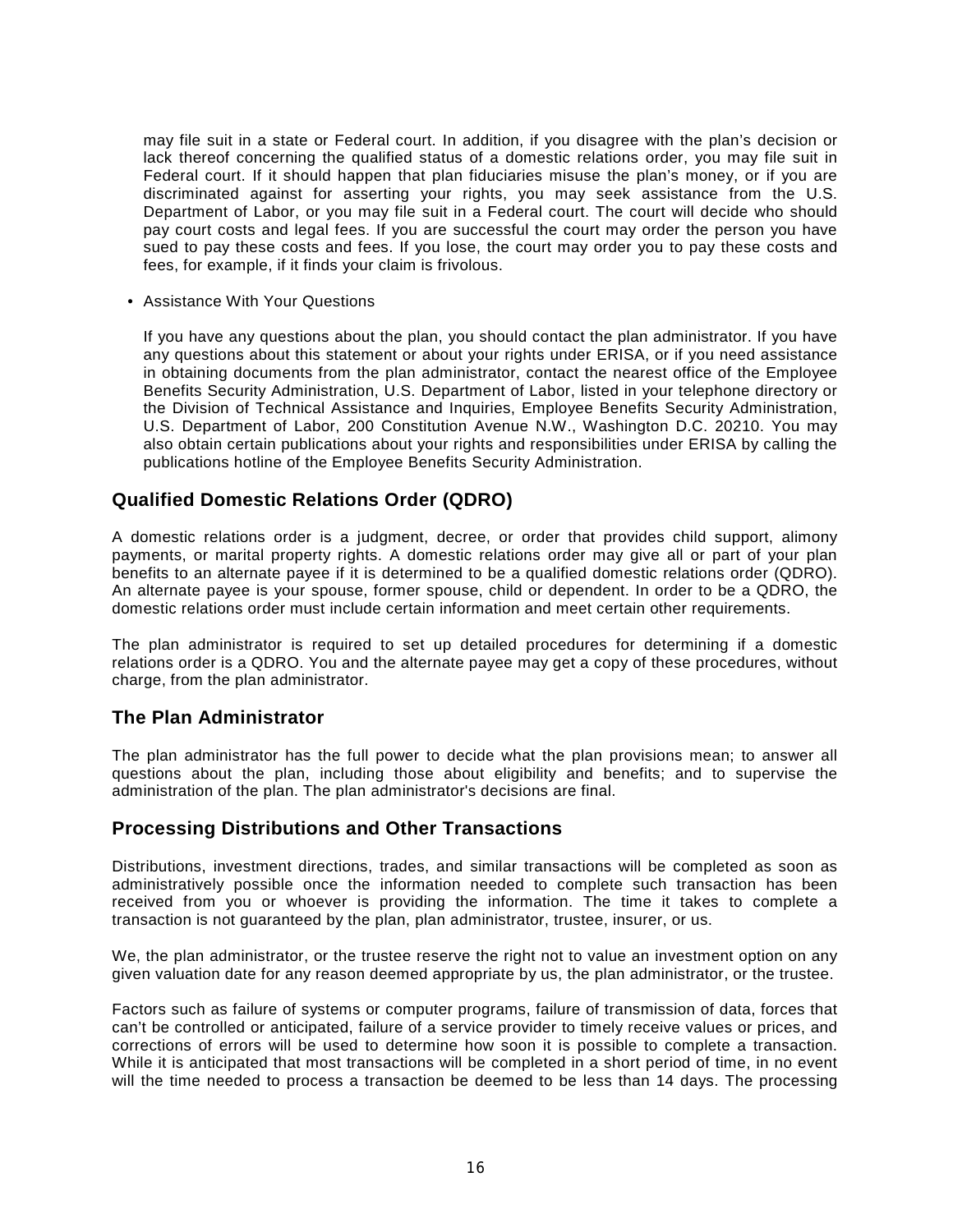date of a transaction will be binding for all purposes under the plan and considered the applicable valuation date for any transaction.

# **Direct Rollovers**

Certain benefits that are payable to you may be paid directly to another retirement plan, or an IRA. The plan administrator will give you more specific information about this option when it applies.

# **Rollovers From Other Plans**

Under certain circumstances, you may roll over an amount from another plan to this plan. The amount comes from contributions made because of your past participation in that other plan. This is a rollover contribution and it becomes a part of your vested account.

A direct rollover (a distribution paid directly to the plan) may come from:

- other qualified plans (including after-tax employee contributions and excluding any portion of a designated Roth account)
- tax sheltered annuity plans (including after-tax employee contributions and excluding any portion of a designated Roth account)
- governmental 457 plans (excluding any portion of a designated Roth account)

A participant rollover (a distribution first paid to you) may come from:

- other qualified plans (excluding after-tax employee contributions and any portion of a designated Roth account)
- tax sheltered annuity plans (excluding after-tax employee contributions and any portion of a designated Roth account)
- governmental 457 plans (excluding any portion of a designated Roth account)
- traditional IRAs if the amounts would be included in gross income

Rollover contributions must meet Federal rules so ask the plan administrator if you are interested in knowing more about them. You decide how to use the investment options for your rollover contributions.

# **Top-heavy Plans**

We test our plan once a year to see if it is top-heavy. It would be top-heavy if the account values for key employees exceed 60% of the account values for all employees.

In general, a key employee is an officer or owner. Not all officers or owners are key employees. Factors taken into account are the number of officers or owners and their amount of pay or percentage of ownership.

For any year in which a plan is top-heavy, there are minimum requirements for contributions and vesting.

The plan administrator can tell you if the plan is top-heavy and if the minimums apply.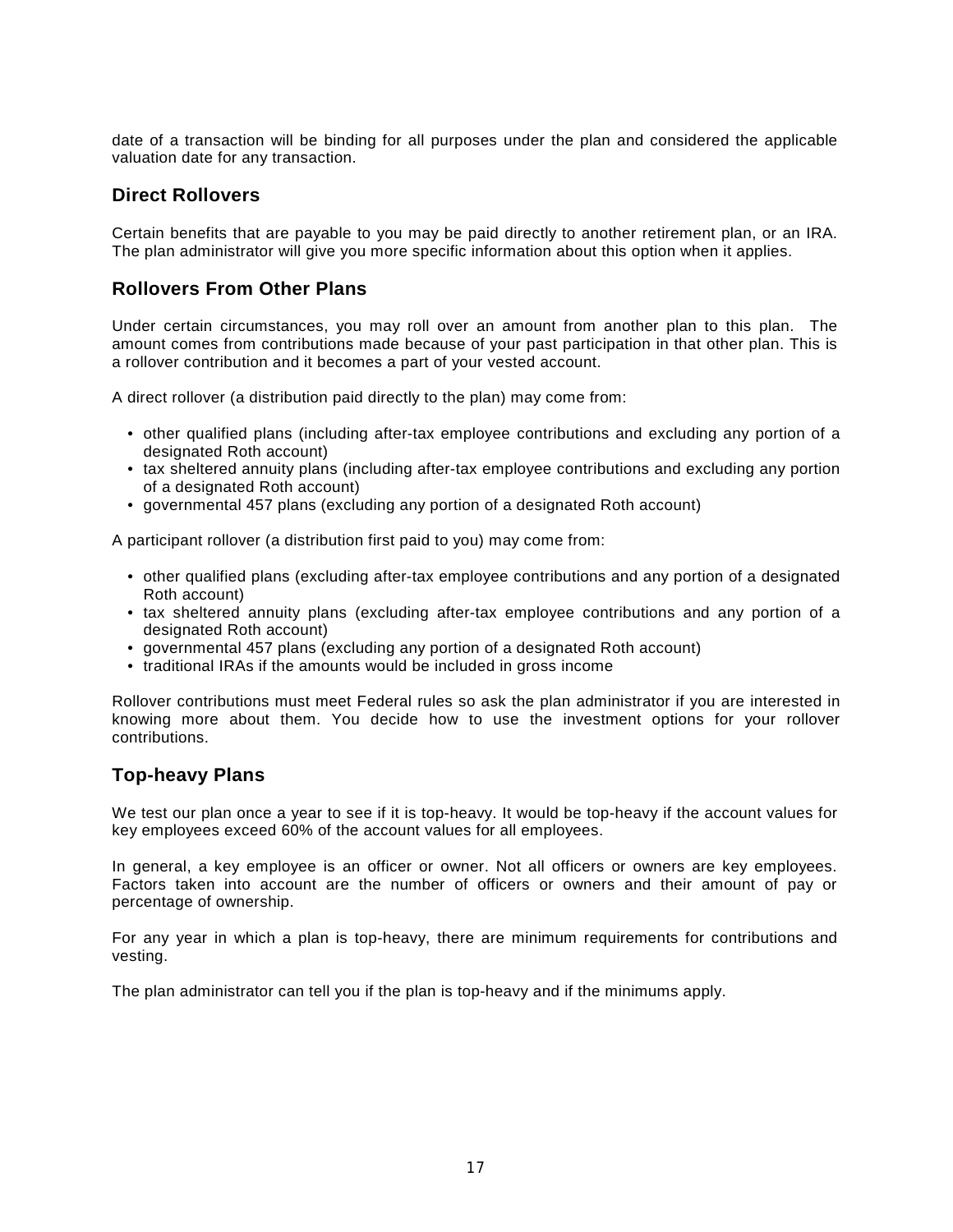# **Assigning Your Benefits**

Benefits under the plan cannot be assigned, transferred, or pledged to someone else. The plan does make the following exceptions:

- Qualified domestic relations orders such as alimony payments or marital property rights to a spouse or former spouse.
- Any offset to your benefit per a judgment, order, decree, or settlement agreement because of a conviction of a crime against the plan or a violation of ERISA.

The plan administrator will tell you if either of these exceptions applies to you.

# **Your Social Security Benefits**

Your benefits from this plan are in addition to your benefits from Social Security. You should make your application for Social Security (and Medicare) benefits three months before you wish Social Security payments to begin.

# **Claiming Benefits Under the Plan**

Apply for benefits to the plan administrator. You'll need to complete all necessary forms and supply needed information, such as the address where you will get your checks.

Your claim will be reviewed and a decision made within 90 days. In some cases the decision may be delayed for an additional 90 days. If so, you will be notified in writing before the end of the initial 90 day period. The notice will include the reason for the delay and the date when the decision is expected to be made.

If you make a claim and all or part of it is refused, you'll be notified in writing. You'll be told:

- the specific reason or reasons why your claim was refused,
- references to specific provisions of the plan governing the decision,
- what additional information is needed, if any, and why it is needed, and
- what steps you should take to have your claim reviewed, including time limits on requesting a review, and that you have a right to sue if upon review your claim is refused.

You have 60 days after you receive written notice your claim is refused to make a written appeal to the plan administrator. If you appeal, you may also submit written comments, documents, records, and other information relating to the claim. You may request free of charge, access to, and copies of, all documents, records, and other information on which the determination was based. The plan administrator will review the claim taking into account all comments, documents, records, and other information submitted by you relating to the claim, without regard to whether such information was submitted or considered in the initial benefit determination.

A decision will be made on your appeal within 60 days. In some cases the decision may be delayed for an additional 60 days. If so, you will be notified in writing before the end of the initial 60-day period. The notice will include the reason for the delay and the date when the decision will be made.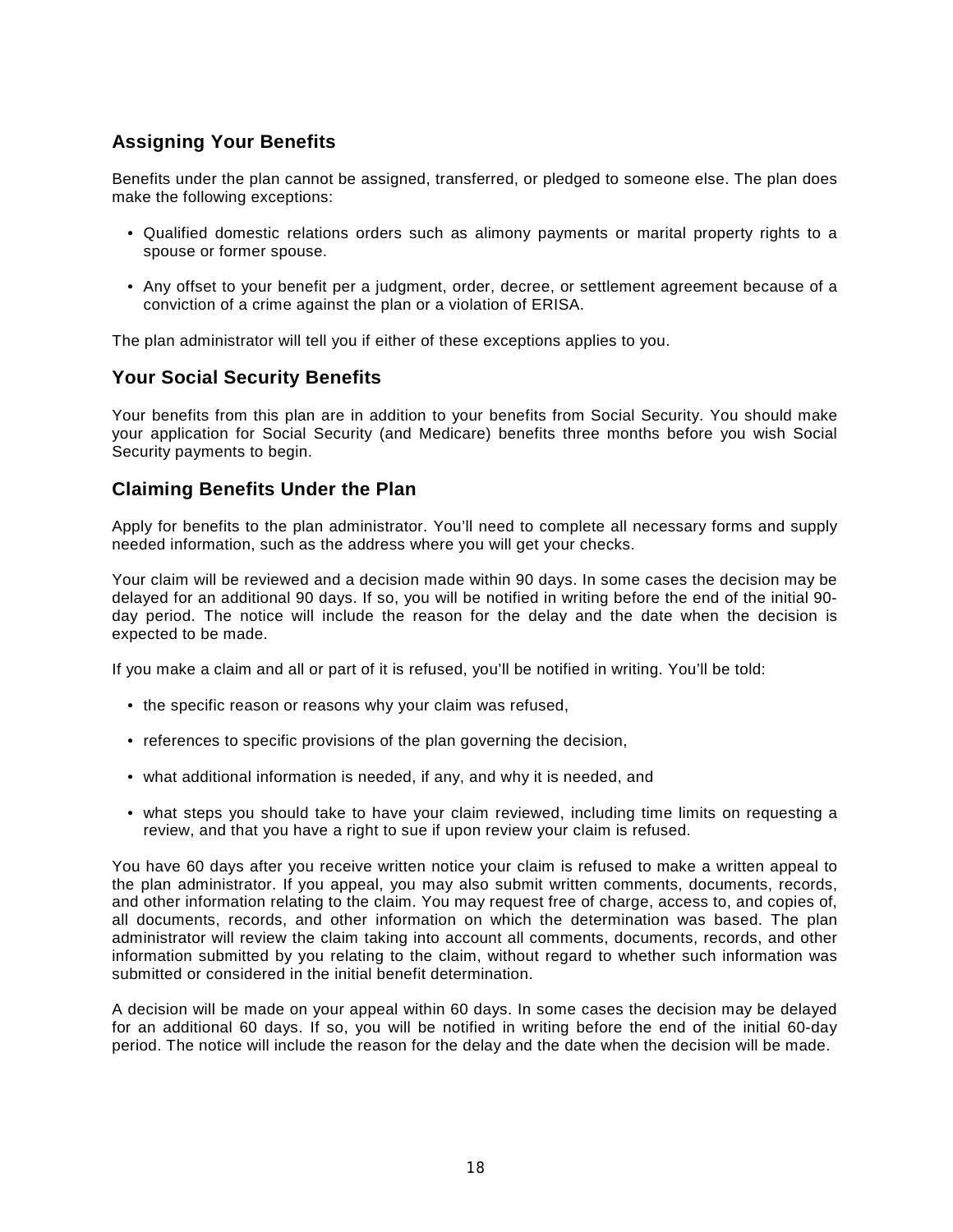If you make an appeal and all or part of your claim is refused, you'll be notified in writing. You'll be told:

- the specific reason or reasons why your claim was refused,
- references to specific provisions of the plan governing the decision,
- you may request and receive free copies of all documents, records, and other information on which the determination was based, and
- you have a right to sue.

You may authorize a representative to act on your behalf with respect to a benefit claim or an appeal. You will have to complete the necessary forms to designate an authorized representative to act on your behalf. In that case, all information and notices will be given to the representative unless you direct otherwise.

The plan administrator will perform periodic examinations, reviews, or audits of benefit claims to determine whether determinations have been made in accordance with plan documents and plan provisions have been consistently applied.

#### **Plan Expenses**

The Employee Retirement Income Security Act of 1974 (ERISA) allows certain expenses directly related to operating the plan to be paid from your account. Also, specific fees may be charged directly to your account in response to transactions that you request under the plan. Plan expenses could include any of the following:

- Investment management fees and other expenses that apply to specific investments in which your account and the accounts of other plan participants are invested are expenses related to the operation of the plan and are adjustments to the investment rate that is credited to that specific investment.
- Per-use fees:
	- Loan administration fees fees associated with taking a loan from the plan.
	- Withdrawal processing fees fees associated with an in-service withdrawal (that may or may not apply to a hardship withdrawal).
	- Distribution processing fees fees associated with taking a distribution from the plan.
	- QDRO qualification fees fees charged to process a "qualified domestic relations order" if a portion of your account is assigned to an alternate payee. Typically, this is an assignment to a former spouse in the context of a divorce.

You may contact the plan administrator for more information on plan expenses.

# **Changing or Stopping the Plan**

The plan can be changed at any time. We will notify you of any changes that affect your benefits.

Benefits you have earned as of the date the plan is changed may not be reduced except as required by law. If the plan is changed, the plan administrator can tell you which benefits and forms of payment are preserved for you.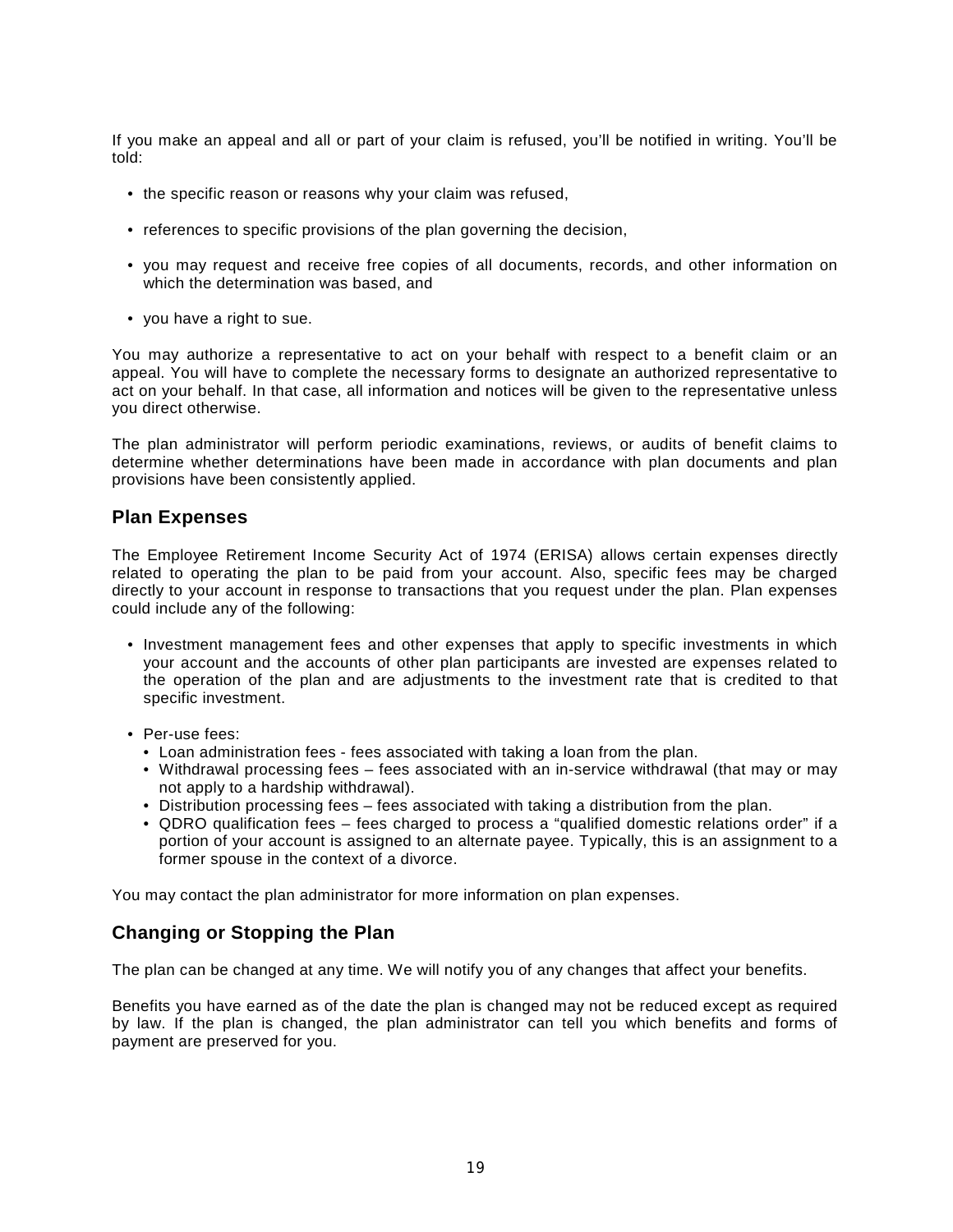An earlier version of the plan may continue to apply in certain situations. For example, participants who stop working for us have their eligibility for benefits determined under the version in effect when they stopped working.

The plan can be terminated (stopped). If the plan is terminated, your account will be 100% vested and nonforfeitable. Your account will be held under the plan and continue to be credited with investment earnings until it is used to provide benefits according to the terms of the plan.

# **The Plan and the Pension Benefit Guaranty Corporation (PBGC)**

Because the plan is a defined contribution plan, we keep individual accounts for all participants. The Employee Retirement Income Security Act of 1974 (ERISA) excludes plans like this one from insurance provided through the PBGC.

#### **Military Service**

You may be entitled to certain benefits under the Uniformed Services Employment and Reemployment Rights Act of 1994 (USERRA). The benefits you are entitled to will be determined at the time you return to work for us based on your period of military service and whether or not you returned to work during the period of time in which you have reemployment rights.

You or your survivor may also be entitled to additional benefits under the Heroes Earnings Assistance and Relief Tax Act of 2008 (HEART Act). You may choose to have all or any part of your vested account resulting from 401(k) elective deferral contributions paid to you while you are on active military duty for more than thirty days. After you receive such contributions, you may not make 401(k) elective deferrals or other contributions to our plan(s) for six months.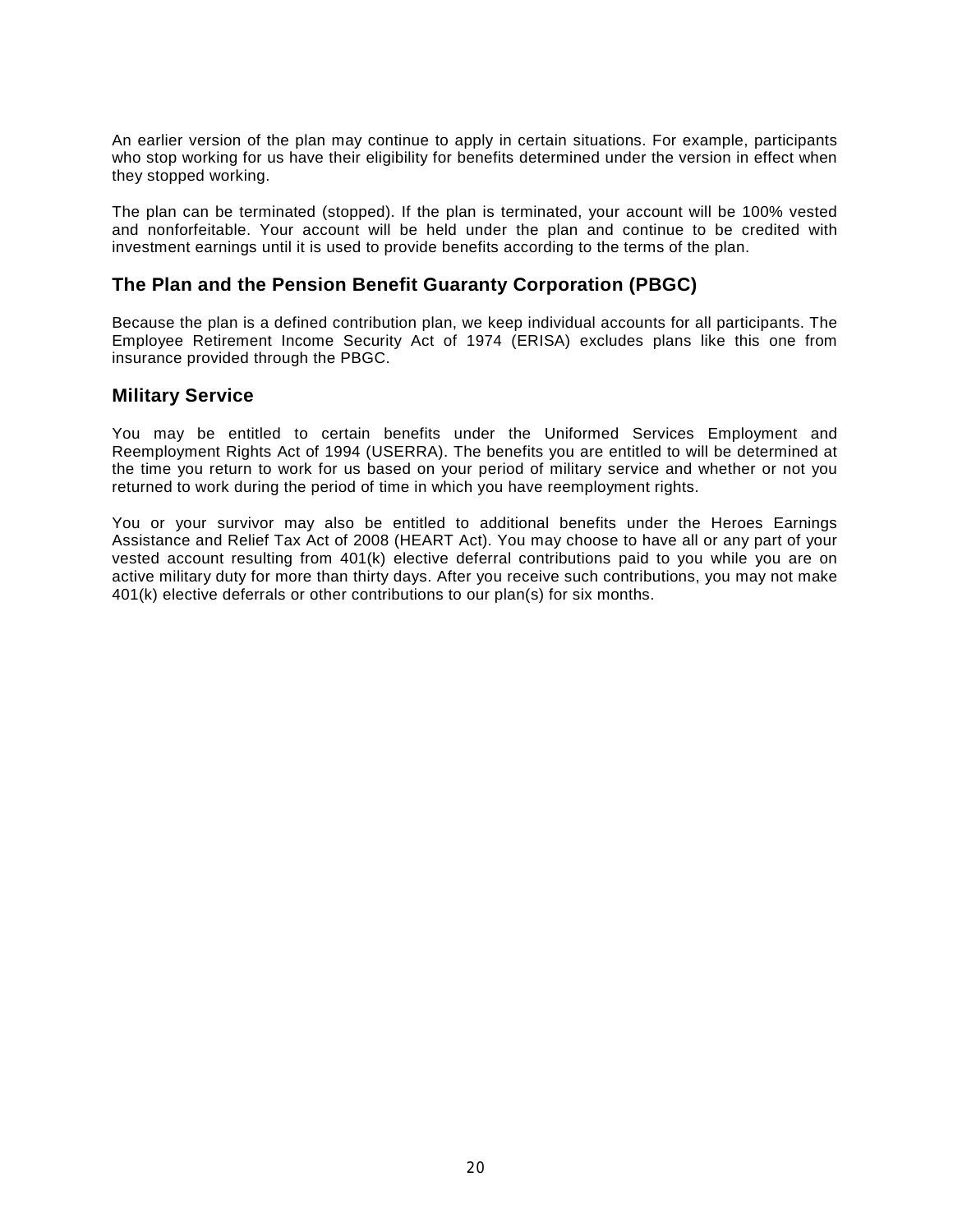# **PART 7 FACTS ABOUT THE PLAN**

The terms of the plan do not guarantee your employment with us.

# **Plan Sponsor and Identification Number**

Carson Tahoe Health System 1600 Medical Parkway Carson City, NV 89703

EIN: 88-0502318

If you ask for it in writing, you'll get information as to whether a particular employer is a sponsor of this plan, and if the employer is a plan sponsor, the sponsor's address.

# **Plan Name and Plan Number**

Carson Tahoe Health System 401(k) Plan

PN: 001

# **Type of Plan**

Defined Contribution 401(k) Profit Sharing Plan ERISA 404(c) compliant

# **Plan Administrator**

Carson Tahoe Health System 1600 Medical Parkway Carson City, NV 89703

Telephone: (775) 445-8000

# **Type of Administration**

Employer

# **Loan Administrator**

Human Resources

# **Plan Year**

January 1 through December 31